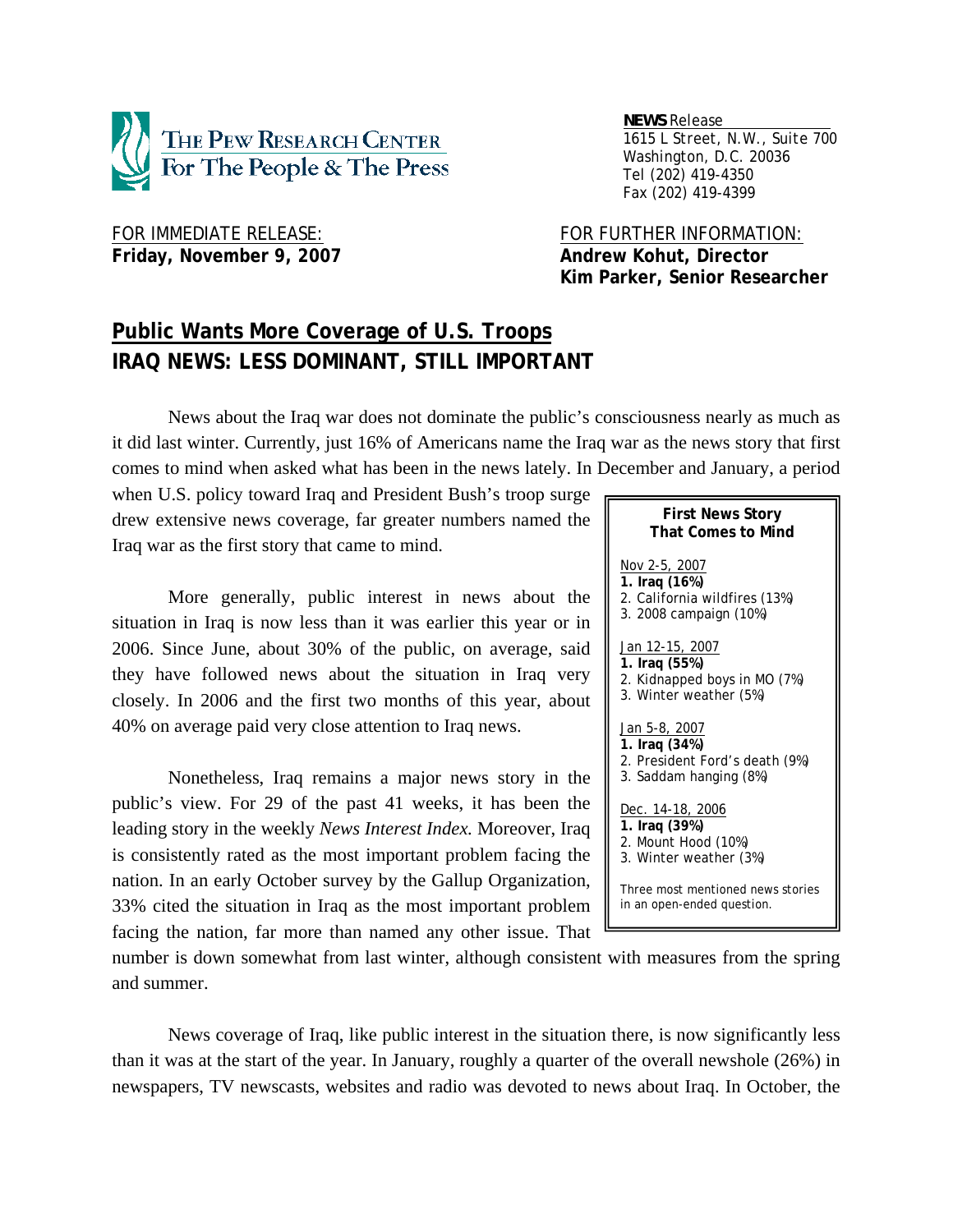war received only half as much coverage on average (13%), according to data compiled by the Project for Excellence in Journalism's *News Coverage Index.* 

The diminished press coverage of Iraq is an important factor in the falloff in news interest, given that most Americans say they "come across" war news without looking for it, rather than seeking out news about the Iraq war. Overall, 75% of the public says they come across news about the war when they are not actively seeking it out, compared with just 20% who say they go looking for war news.

While public interest in the Iraq war has declined since the beginning of the year, a growing number of Americans say news organizations are devoting too little, rather than too much, coverage to the war. A third of Americans say news organizations are undercovering the war, a 10-point increase since June (23%). In particular, the public believes that the challenges and experiences of U.S. soldiers – both while serving in Iraq and after returning to the United States – are receiving too little news coverage.

Fully 63% say that "the challenges faced by some U.S. soldiers returning from Iraq" have received too little news coverage; about the same number (61%) say that reports about soldiers' personal experiences have been undercovered. A majority (52%) also says that efforts to improve conditions in Iraq are getting too little coverage.

Smaller pluralities believe news organizations have focused too little on ground troops in action in Iraq (47%), Iraqi civilian casualties (46%) and plans for ending the war  $(45\%)$ .



 There are some aspects of the war that sizable minorities believe are overcovered*.* Threein-ten say the press has given too much coverage to how much the war costs, while about the same number (29%) says that anti-war sentiment has been overcovered. However, even on those stories, as many or more say the press has provided too little coverage as say they have been overcovered.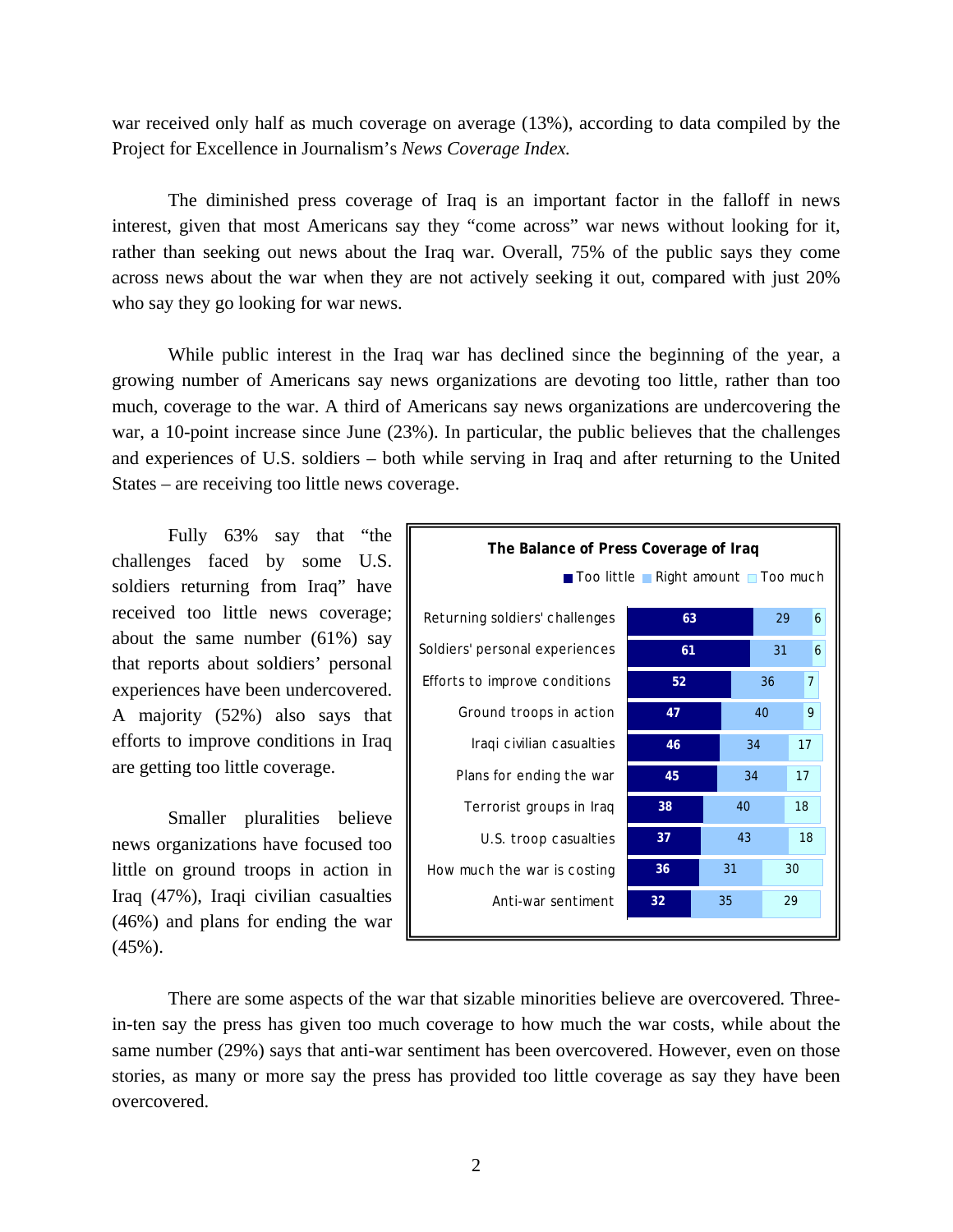Overall evaluations of press coverage of the Iraq war remain fairly negative. While 44% say the press has done an excellent or good job covering the war, a majority (53%) say the press has done only a fair or poor job (with nearly a quarter saying poor). These press ratings have remained relatively stable throughout this year, though they are much lower than the ratings the press received in the early months of the war.

In late March and early April 2003, during the combat phase of the war, 78% of the public said the press was doing an excellent or good job covering the war in Iraq, only 19% said they were doing a fair or poor job. Currently, Republicans are slightly more critical than Democrats of the job the press is doing (57% of Republicans say the press is doing a fair or poor job vs. 50% of Democrats).

#### **Iraq Interest Over Time**

Public interest in the Iraq war peaked during the conflict's early phase in the spring of 2003, and began to decline after the Pentagon declared an end to major combat operations. For the year in 2003, 52% of Americans followed news from Iraq very closely on average.

Overall interest fell to 44% in 2004, on average, with the highest level of interest measured in April and May of that year, amid the insurgency in Fallujah and reports of prisoner abuse at Abu Ghraib (54% very closely). Throughout 2005 and 2006, public attentiveness to the situation in Iraq fluctuated in response to news events, but on average about four-in-ten followed the story very closely in both years.

In the first 10 months of 2007, public interest in Iraq has averaged 33% in the weekly *News Interest Index.*  Interest was significantly greater during January, when Bush announced a major



troop increase in Iraq, than it has been in recent weeks. In the current survey, 31% say they are following news about the situation in Iraq very closely, while 20% named it as the story they followed *most* closely last week.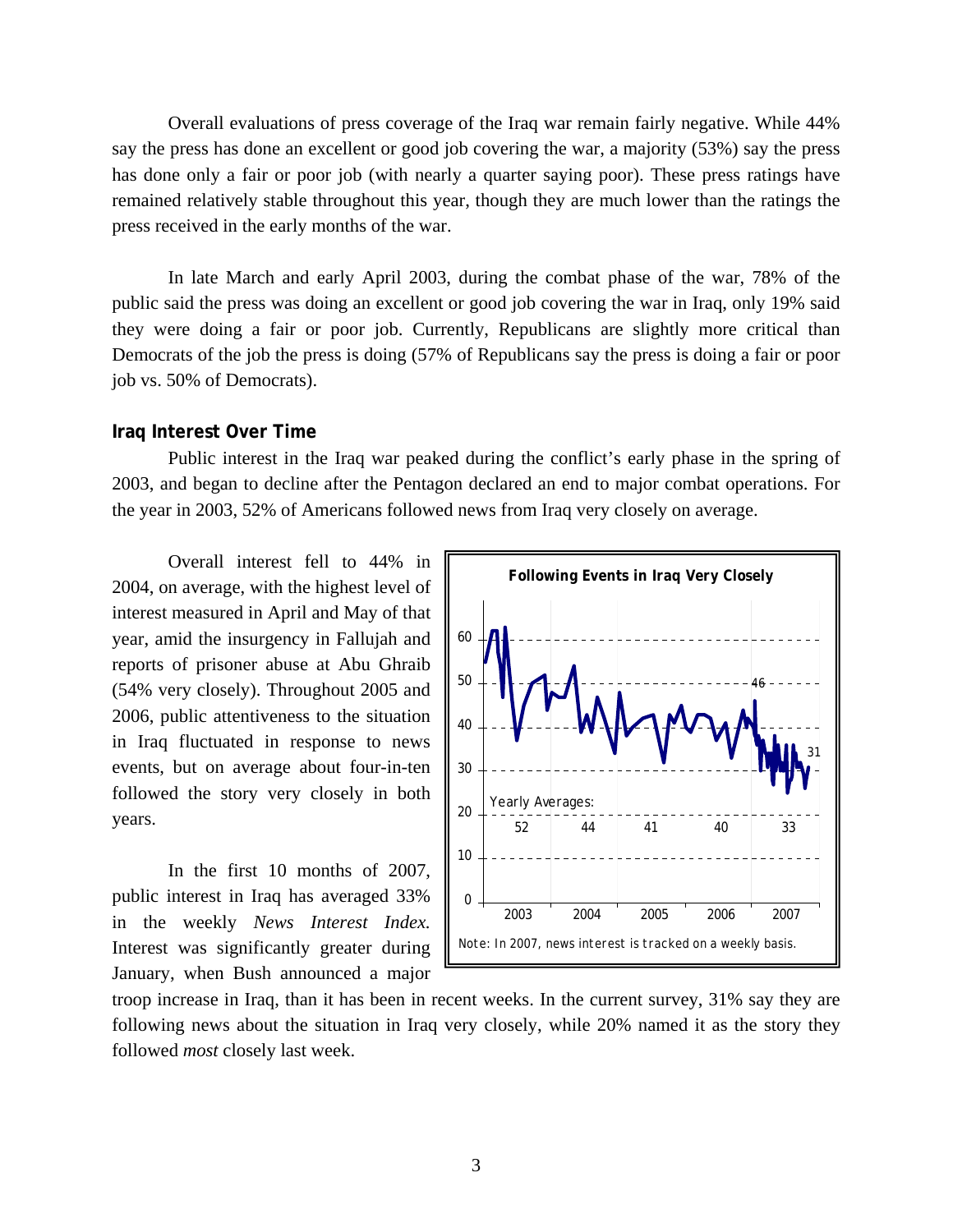Although interest in Iraq news has declined this year, it has been the top story in the weekly *News Interest Index* far more often than any other story*.* Last week, however, about as many people named the 2008 election as cited the Iraq war as the story they followed most closely (22% vs. 20%). A week earlier, the California wildfires were the dominant story in terms of news interest: roughly four times as many named the wildfires as the week's top story as cited the war in Iraq (46% vs. 12%).

 For the past few years, there has been a modest but consistent partisan gap in news interest about the war. The differences in the current survey are fairly typical in this regard: 35% of Democrats say they have followed news about the situation in Iraq very closely, compared with 31% of independents and 27% of Republicans.

#### **Tracking News Coverage**

 News coverage of Iraq during 2007 also was higher in January than it has been for most of the period since then. In January, news organizations devoted 26% of the overall newshole to three main elements of the Iraq story – the Iraq policy debate, events in Iraq, and news about the homefront – according to data collected by the Project for Excellence in Journalism for its *News Coverage Index.* 

 The amount of time devoted to Iraq news declined markedly over the spring and summer. In both June and August, for instance, just 11% of the total newshole on average was spent on Iraq coverage, about half of the amount of



coverage, or less, that news organizations devoted to Iraq during the first three months of 2007.

 Iraq coverage increased sharply in September as news organizations focused extensively on Gen. David Petraeus' long-awaited progress report on Iraq. That month, nearly a quarter of the newshole (23%) was devoted to Iraq news on average; during the week of Petraeus' testimony before Congress (Sept. 9-14), fully 36% of news coverage was about the Iraq policy debate.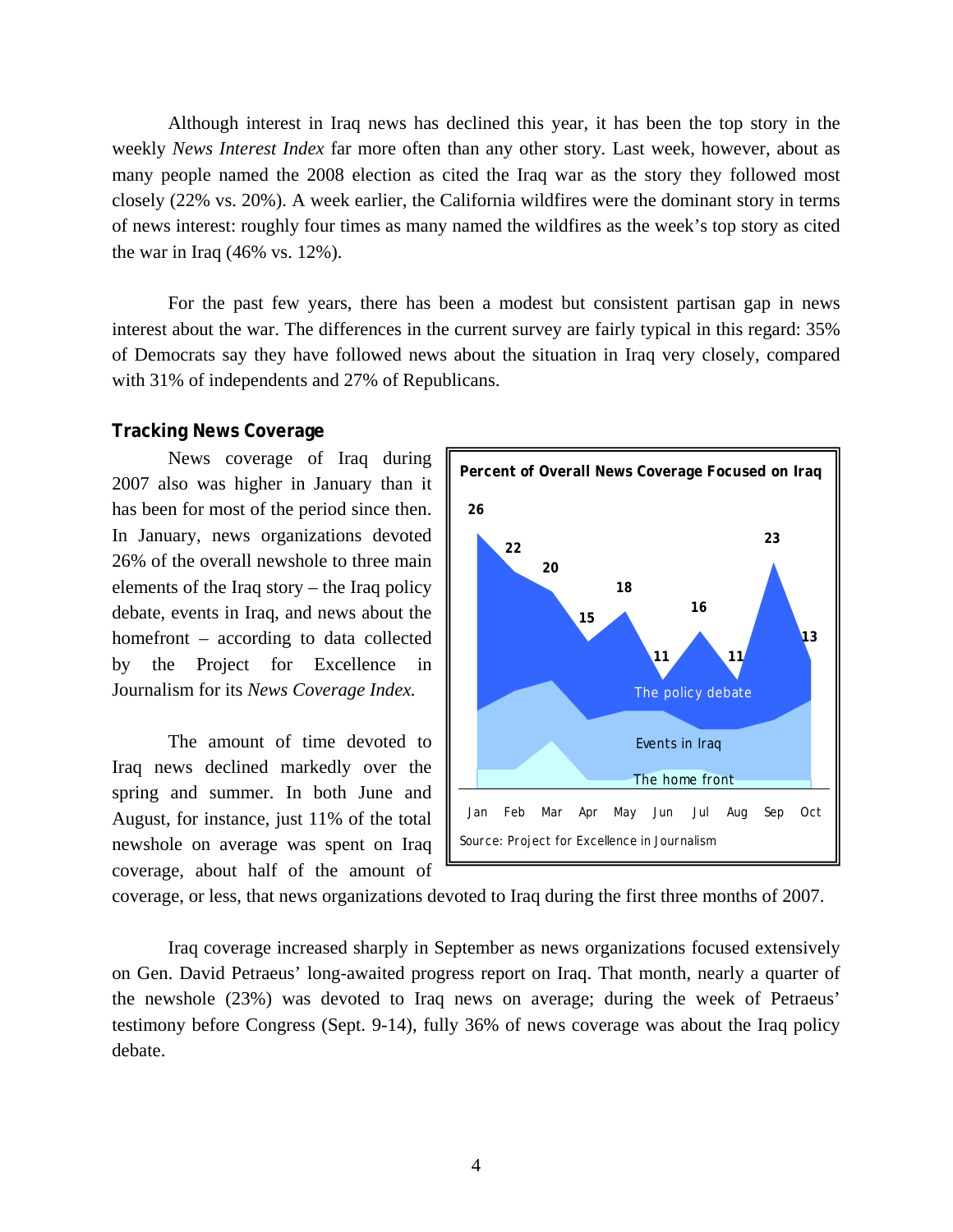Since then, however, news coverage of Iraq has declined to about the same levels as in the summer. In October, just 13% of all coverage was devoted to Iraq news, about half the amount from just a month earlier (23%).

 The track of news coverage for the year shows that the Iraq policy debate has consistently received more coverage than have events in Iraq, according to the PEJ data. Indeed, during the two months in which news organizations have provided the greatest amount of overall news coverage of Iraq – January and September – the bulk of that coverage has been focused on the policy debate rather than on events in Iraq. In January, of the 26% of news coverage on Iraq, 18% was focused on the policy debate, while just 6% of the coverage was of news about events in Iraq. That was the case in September as well, when news organizations devoted more than twice as much coverage to the Iraq policy debate than to events in Iraq (16% vs. 6%).

 Despite this imbalance in the coverage, the public has consistently expressed greater interest in news about events in Iraq than it has about the policy debate in Washington. Even in mid-September, shortly after Petraeus delivered his testimony, more Americans said they were following events in Iraq very closely than said the same about Petraeus' report (31% vs. 25%).

 The only point this year when the public showed a great deal of interest in the Washington policy debate was in mid-January, shortly after Bush's announcement that he was sending more troops in Iraq



(40% very closely). Even then, however, as many or more people said they were following news about events in Iraq very closely.

#### **Public Wants to Hear the Soldiers' Stories**

 News coverage about the Iraq homefront – stories about returning soldiers and their families and the treatment of injured troops – is overshadowed by the amount of coverage of both the Iraq policy debate and events in Iraq. However, these clearly are subjects the public wants to hear more about. Fully 63% say they think the press is giving too little coverage to the challenges faced by some U.S. soldiers returning from Iraq. Nearly as many (61%) say the press is giving too little coverage to reports about the personal experiences of soldiers.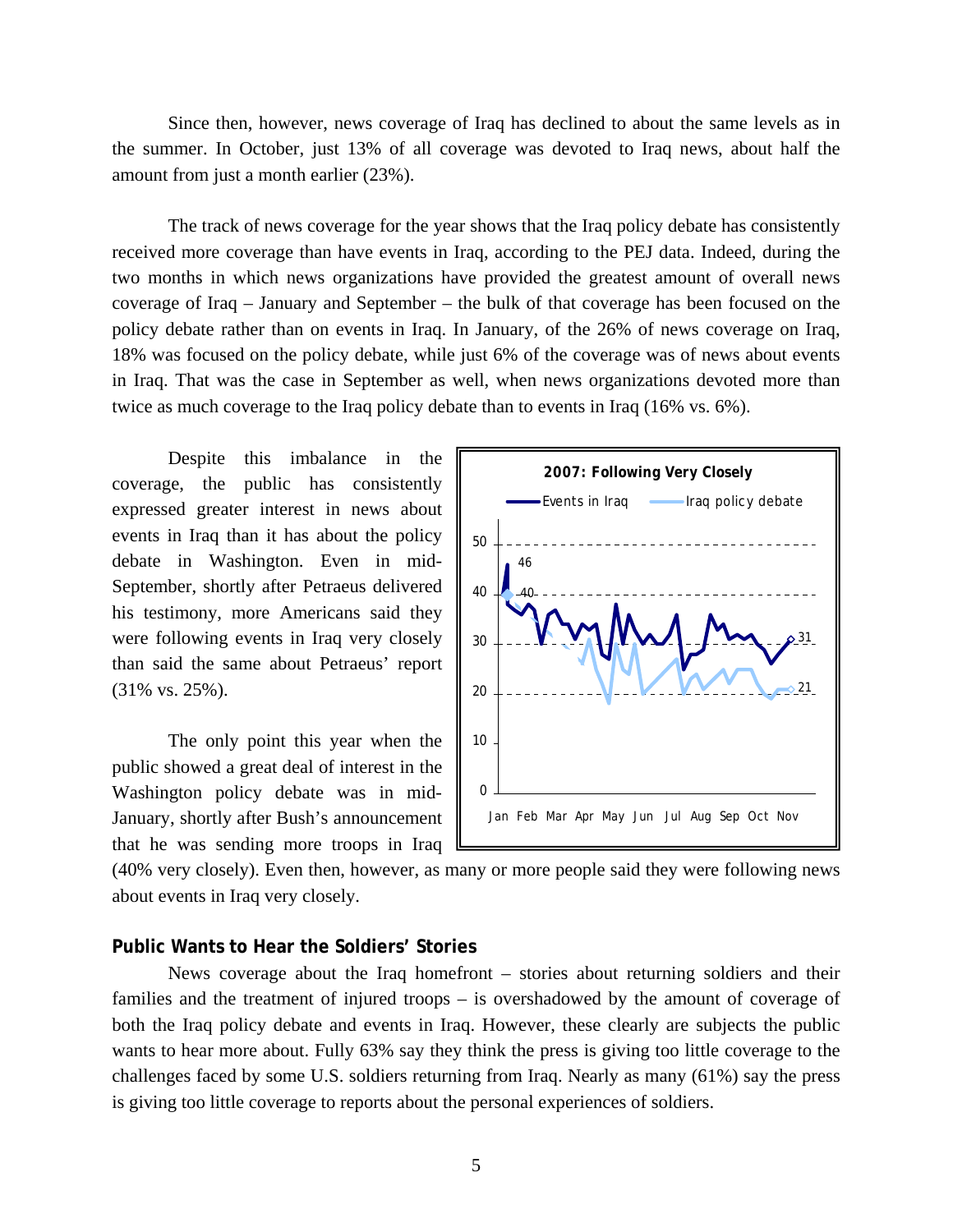The public's interest in conditions facing returning soldiers was evident in the response to the scandal at Walter Reed Army Medical Center in March of this year. At the height of the Walter Reed story, 31% of the public said they followed this story very closely. Perhaps more striking, 24% volunteered the Walter Reed scandal as the story of the week that received too little coverage, far more than the number citing any other of that week's stories *(See "Public Tunes In To Walter Reed Story," March 15, 2007).* 

 The idea that news about U.S. troops is getting too little coverage also represents a rare point of agreement between Democrats and Republicans Six-in-ten Democrats and 63% of Republicans say the press has given too little coverage to the personal experiences of soldiers. Similarly, 65% of Democrats and 61% of Republicans say the challenges facing returning soldiers have received too little coverage.

| Partisans Differ Over Iraq Coverage   |     |     |     |       |  |  |  |
|---------------------------------------|-----|-----|-----|-------|--|--|--|
|                                       | R-D |     |     |       |  |  |  |
|                                       | Rep | Dem | Ind | gap   |  |  |  |
| Too little coverage of                | %   | %   | %   |       |  |  |  |
| Anti-war sentiment in U.S.            | 14  | 49  | 33  | -35   |  |  |  |
| Cost of war                           | 19  | 52  | 37  | $-33$ |  |  |  |
| U.S. troop casualties                 | 25  | 53  | 33  | $-28$ |  |  |  |
| Iragi civilian casualties             | 28  | 56  | 55  | $-28$ |  |  |  |
| Plans for ending U.S. involvement     | 30  | 55  | 52  | $-25$ |  |  |  |
| Challenges facing returning soldiers  | 61  | 65  | 65  | $-4$  |  |  |  |
| Ground troops in action               | 49  | 50  | 45  | $-1$  |  |  |  |
| Personal experiences of soldiers      | 63  | 60  | 60  | $+3$  |  |  |  |
| Terrorist groups in Iraq              | 39  | 34  | 40  | $+5$  |  |  |  |
| Efforts to improve conditions in Iraq | 60  | 49  | 50  | $+11$ |  |  |  |
|                                       |     |     |     |       |  |  |  |

But in several other areas of coverage – including stories about anti-war sentiment, the cost of the war, U.S. troop casualties, Iraqi casualties and plans for ending U.S. involvement in Iraq – there are vast partisan differences in views of the amount of news coverage. In each of these cases, far more Democrats than Republicans say news organizations are giving the issue too little coverage.

 There also is a partisan gap in opinions about the amount of coverage devoted to efforts to improving conditions in Iraq. But here, more Republicans than Democrats want to see more coverage: 60% of Republicans say the press is giving too little attention to efforts to improve conditions in Iraq, compared with 49% of Democrats.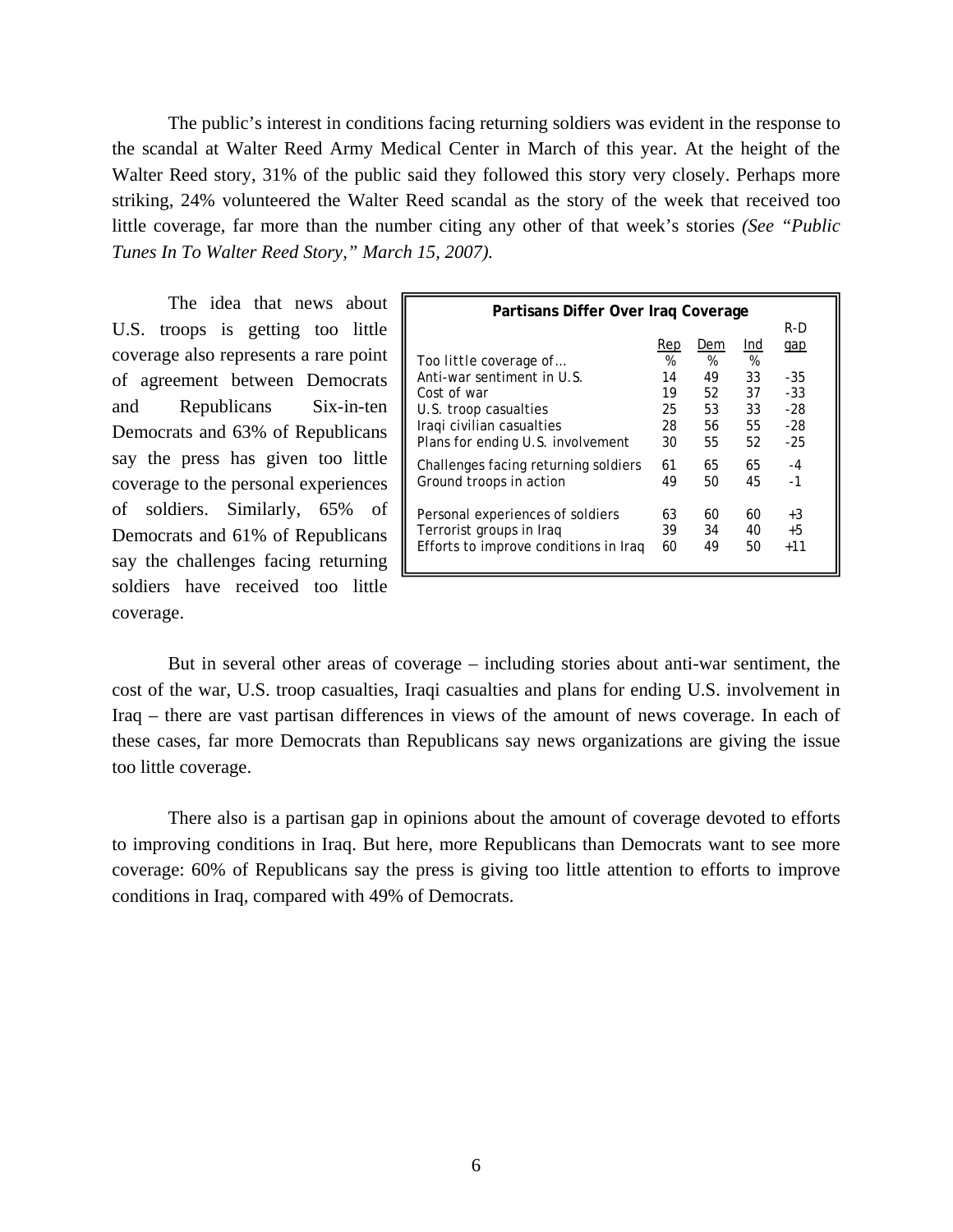#### **Many Want More Iraq Coverage**

On balance, the public believes that news organizations are giving the right amount of

coverage to the war generally. However, the number of people saying the press gives the war too little coverage has increased since June.

Overall, 43% say that news organizations are giving the right amount of coverage to the war in Iraq, while 33% think they are giving the war too little coverage, and 18% say news organizations have given the war too much coverage.

| <b>Growing Number Says</b><br>War Is Undercovered                                     |                                         |                                         |                                        |  |  |  |  |
|---------------------------------------------------------------------------------------|-----------------------------------------|-----------------------------------------|----------------------------------------|--|--|--|--|
| Press coverage<br>of the war:<br>Too much<br>Too little<br>Right amount<br>Don't know | June<br>%<br>23<br>23<br>47<br>7<br>10C | July<br>%<br>18<br>28<br>48<br>6<br>100 | Nov<br>%<br>18<br>33<br>43<br>6<br>100 |  |  |  |  |

Currently, nearly twice as many say the war is being undercovered as say it is being overcovered (33% vs. 18%). In June, as many people said that news organizations were giving the war too much coverage as said the war was being undercovered (23% each).

Republicans and Democrats are in agreement over the amount of coverage the media is devoting to Iraq. While a plurality of both groups says news organizations are giving the right amount of coverage to the war in Iraq, growing minorities say the press is paying too little attention to the war. More than a third of Republicans (34%) and Democrats (35%) express this view.

#### **Less Emotionally Involved in Iraq News?**

More than four-in-ten Americans (44%) say that the people they know are becoming less emotionally involved in news from Iraq than they once were. That represents a modest increase since April 2006 in the percentage expressing this view (37%), though the current measure is identical to June 2005.

However, the impression that people may be disengaging from the war has increased over the long term. In March 2004, only about a quarter (26%) said people they knew had become less emotionally involved with news about the war.

| Are People Less Emotionally Involved in War News? |             |             |             |              |             |             |  |
|---------------------------------------------------|-------------|-------------|-------------|--------------|-------------|-------------|--|
|                                                   | May<br>2004 | Aug<br>2004 | Jan<br>2005 | June<br>2005 | Apr<br>2006 | Nov<br>2007 |  |
| People are becoming                               | %           | %           | %           | %            | %           | %           |  |
| Less emotionally involved                         | 26          | 36          | 35          | 44           | 37          | 44          |  |
| More emotionally involved                         | 33          | 19          | 19          | 15           | 21          | 20          |  |
| About the same                                    | 36          | 41          | 44          | 36           | 38          | 32          |  |
| Mixed/Don't know                                  | 5<br>100    | 4<br>10C    | 2<br>100    | 5<br>100     | 4<br>100    | 4<br>100    |  |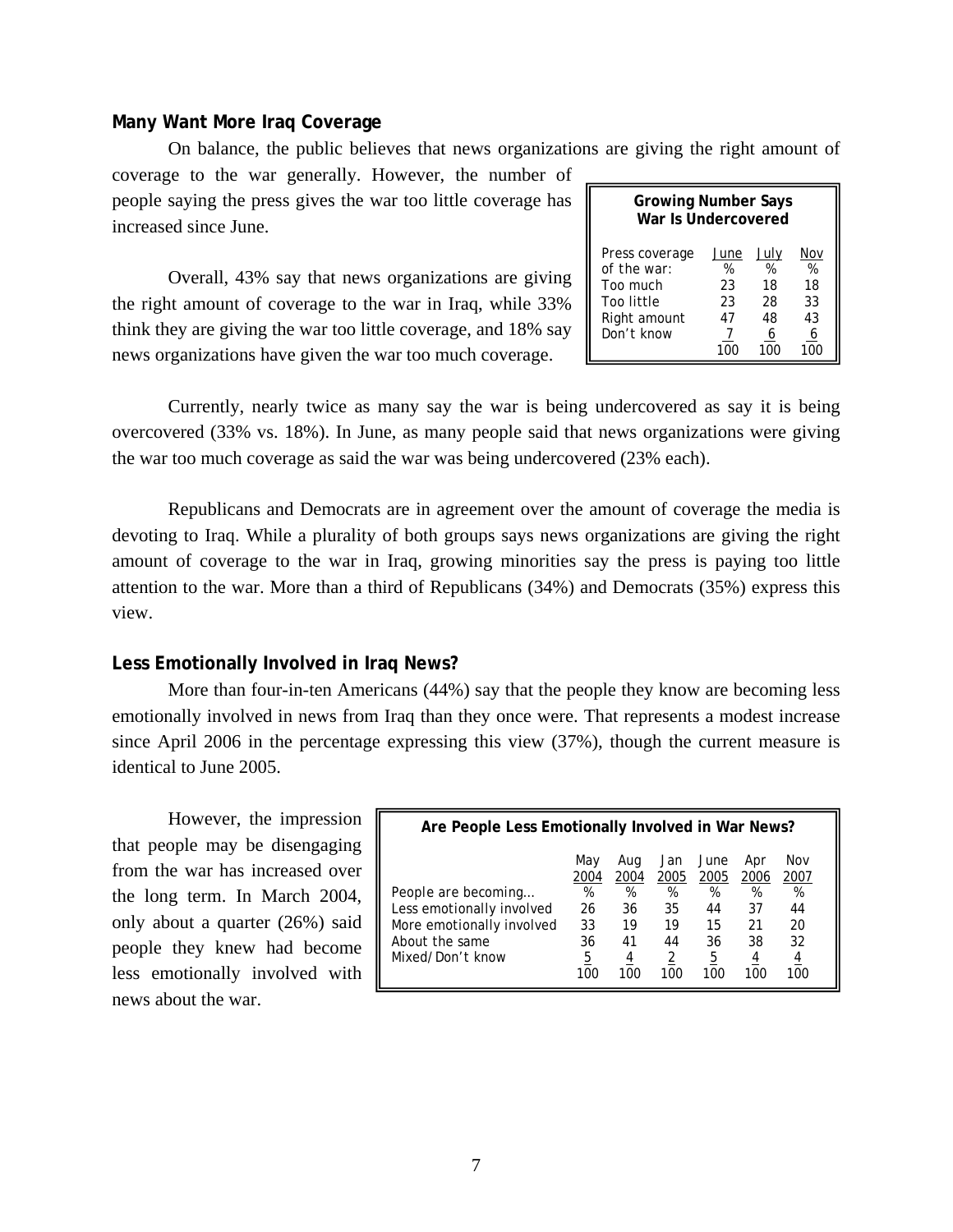## **Internet News Audience More Critical**

In general, people rely on the same sources for news about the war as for news about other subjects. Fully 60% say television news their main source for information about Iraq, with 32% relying on cable news and 28% network news.

Roughly one-in-six Americans (16%) say they mostly rely on the internet for news about the Iraq war, which is greater than the numbers who mostly rely on either newspapers (11%) or the radio (9%). Nearly three-in-ten Americans (28%) younger than 30 rely mostly on the internet, more than three times the number citing newspapers as the main source for war news (8%).

| Main Source for News about Iraq |            |            |            |            |                 |  |  |
|---------------------------------|------------|------------|------------|------------|-----------------|--|--|
|                                 | Total<br>% | 18-29<br>% | 30-49<br>% | 50-64<br>% | 65+<br>%        |  |  |
| Television                      | 60         | 54         | 58         | 62         | 73              |  |  |
| Cable news                      | 32         | 37         | 28         | 29         | 40              |  |  |
| Network news                    | 28         | 17         | 30         | 33         | 33              |  |  |
| Internet                        | 16         | 28         | 18         | 10         | 3               |  |  |
| Newspapers                      | 11         | 8          | 9          | 17         | 15              |  |  |
| Radio                           | 9          |            | 11         | 8          | 6               |  |  |
| Other/DK                        | 100        | 100        | 100        | 3<br>100   | <u>3</u><br>100 |  |  |

Overall, 44% of the public says that press coverage of the war has been excellent or good, while more than half (53%) give the press an only fair or poor rating. Those who rely most on the internet for news about Iraq are the most critical of the press. About two-thirds (68%) of

those who name the internet as their main source of war news say that press coverage has been only fair or poor. By contrast, those who rely on network news give the highest ratings to press coverage of the war (55% excellent/good).

Those who rely primarily on the internet for news about Iraq also are

| Internet News Audience Critical of War Coverage                                     |                                                 |                                                                 |                                                                |                                                                             |                                                 |                                                  |  |  |
|-------------------------------------------------------------------------------------|-------------------------------------------------|-----------------------------------------------------------------|----------------------------------------------------------------|-----------------------------------------------------------------------------|-------------------------------------------------|--------------------------------------------------|--|--|
| War coverage is<br>Excellent/good<br>Only fair/poor<br>Don't know                   | Total<br>%<br>44<br>53<br>$\overline{3}$<br>100 | TV<br><b>Networks</b><br>%<br>55<br>43<br>$\overline{2}$<br>100 | Cable<br><b>News</b><br>%<br>46<br>51<br>$\overline{3}$<br>100 | Main source for Irag news -<br>News-<br>papers<br>%<br>46<br>53<br>1<br>100 | Radio<br>%<br>39<br>59<br>$\overline{2}$<br>100 | Online<br>%<br>27<br>68<br>$\overline{5}$<br>100 |  |  |
| Amount of press<br>coverage<br>Too little<br>Too much<br>Right amount<br>Don't know | 33<br>18<br>43<br><u>6</u><br>100               | 29<br>18<br>49<br>$\overline{4}$<br>100                         | 34<br>19<br>42<br>$\overline{5}$<br>100                        | 30<br>18<br>47<br>$\overline{5}$<br>100                                     | 27<br>20<br>43<br>10<br>100                     | 41<br>15<br>36<br><u>8</u><br>100                |  |  |

more likely than other news audiences to say that the press is devoting too little coverage to the war. About four-in-ten (41%) of those who rely on the internet for Iraq new say that news organizations are giving too little coverage to the conflict; that compares with 34% of those who cite cable news as their main source, and smaller proportions of other news audiences.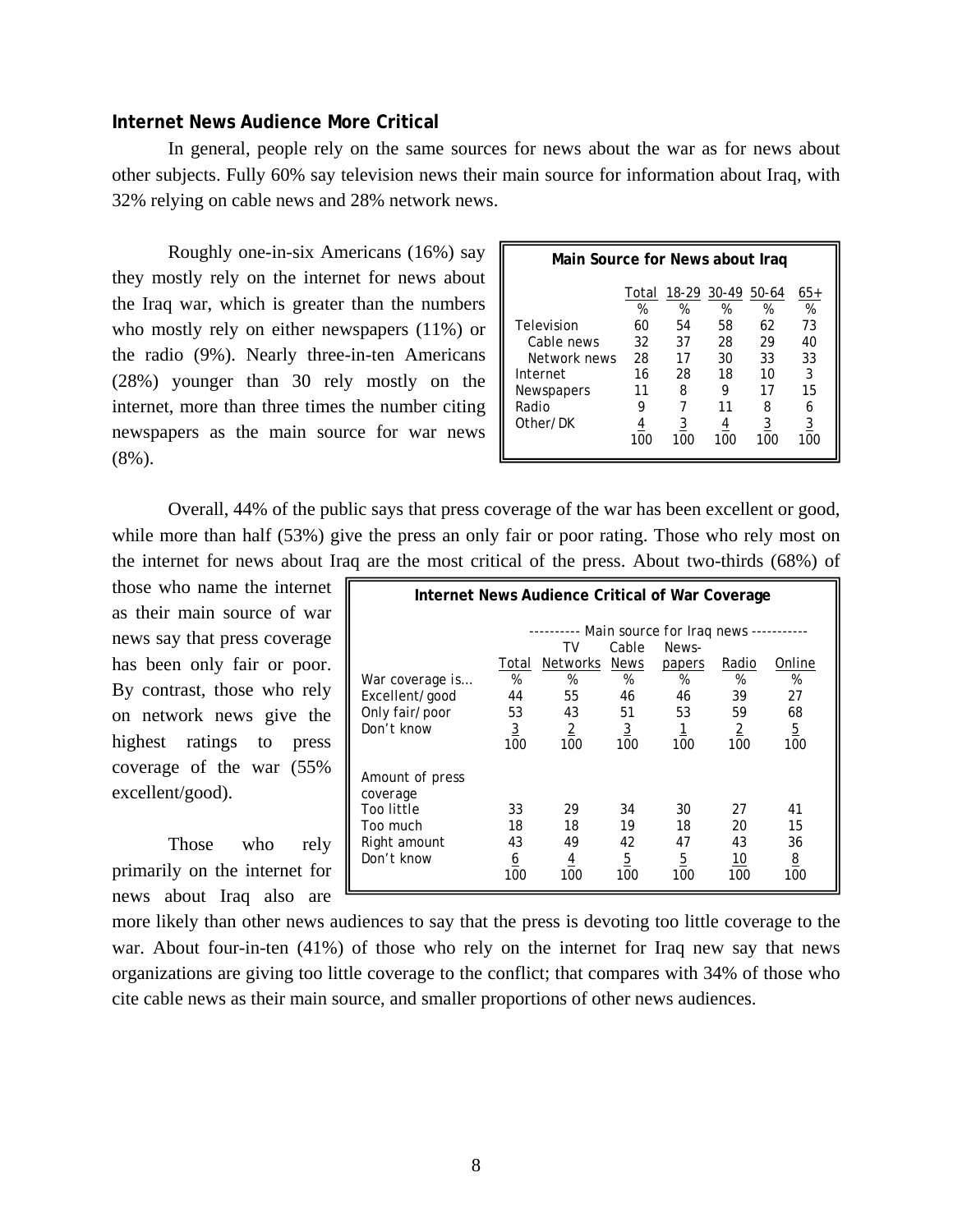## **Awareness of U.S. Casualties**

When asked whether the number of American military casualties in October were higher, lower or about equal compared with previous months, 41% of the public correctly answered that the number of U.S. troops deaths had declined. According to the Iraq Coalition Casualty Count, a private research group, http://icasualties.org/oif/, 38 U.S. troops were killed in Iraq in October, the lowest total for any month this year. (The overall U.S. death toll for the year, which currently stands at more than 850, is higher than for any year since the war began.)

About half of Republicans (51%) knew that troop deaths had declined in

| Americans Track Falling U.S. Death Toll                                                                                                                                                                |                                    |                      |                      |                                                      |  |  |  |  |
|--------------------------------------------------------------------------------------------------------------------------------------------------------------------------------------------------------|------------------------------------|----------------------|----------------------|------------------------------------------------------|--|--|--|--|
| Were US deaths in October*<br>{Correct}<br>About                                                                                                                                                       |                                    |                      |                      |                                                      |  |  |  |  |
|                                                                                                                                                                                                        | Higher<br>DK/Ref<br>equal<br>Lower |                      |                      |                                                      |  |  |  |  |
|                                                                                                                                                                                                        | %                                  | %                    | %                    | %                                                    |  |  |  |  |
| Total                                                                                                                                                                                                  | 41                                 | 21                   | 11                   | $27 = 100$                                           |  |  |  |  |
| Republican<br>Democrat<br>Independent                                                                                                                                                                  | 51<br>33<br>43                     | 14<br>25<br>19       | 12<br>11<br>11       | $23 = 100$<br>$31 = 100$<br>$27 = 100$               |  |  |  |  |
| College grad<br>Some college<br>HS or Less                                                                                                                                                             | 45<br>45<br>35                     | 17<br>20<br>23       | 14<br>9<br>10        | $24 = 100$<br>$26 = 100$<br>$32 = 100$               |  |  |  |  |
| Following Iraq news                                                                                                                                                                                    |                                    |                      |                      |                                                      |  |  |  |  |
| Very closely<br>Fairly closely<br>Not too closely<br>Not at all closely                                                                                                                                | 54<br>42<br>33<br>25               | 22<br>21<br>19<br>19 | 10<br>11<br>10<br>15 | $14 = 100$<br>$26 = 100$<br>$38 = 100$<br>$41 = 100$ |  |  |  |  |
| *Question wording: "Do you happen to know whether the<br>number of American military casualties in October of this<br>year was higher, lower or about equal compared to previous<br>months this year?" |                                    |                      |                      |                                                      |  |  |  |  |

October, compared with 43% of independents and 33% of Democrats. As might be expected, those who follow Iraq news very closely are more likely than those who have paid less attention to Iraq news to know that U.S. military casaulties had declined.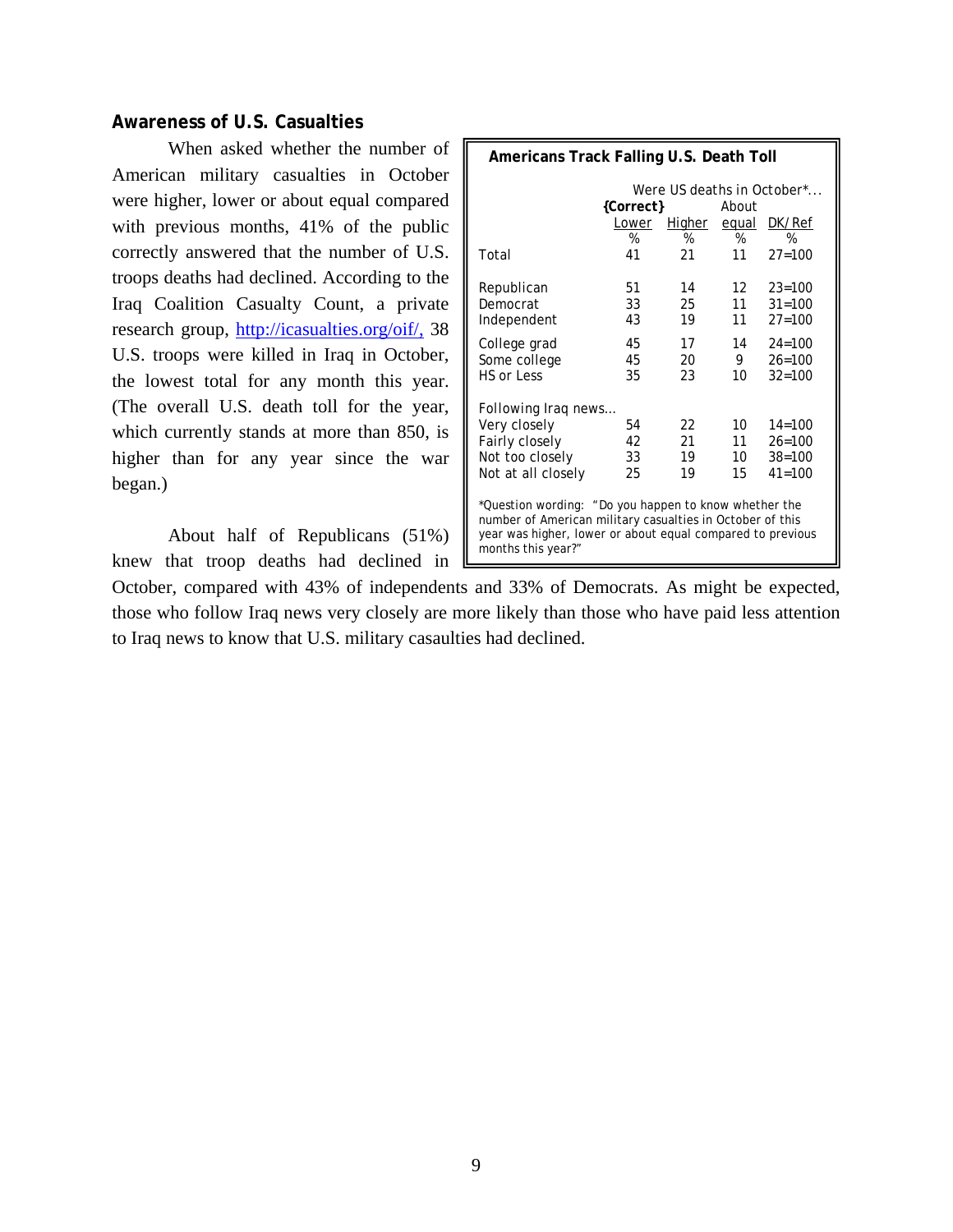# **About the News Interest Index**

The *News Interest Index* is a weekly survey conducted by the Pew Research Center for the People & the Press aimed at gauging the public's interest in and reaction to major news events.

This project has been undertaken in conjunction with the Project for Excellence in Journalism's *News Coverage Index*, an ongoing content analysis of the news. The News Coverage Index catalogues the news from top news organizations across five major sectors of the media: newspapers, network television, cable television, radio and the internet. Each week (from Sunday through Friday) PEJ will compile this data to identify the top stories for the week. The News Interest Index survey will collect data from Friday through Monday to gauge public interest in the most covered stories of the week.

Results for the weekly surveys are based on telephone interviews among a nationwide sample of approximately 1,000 adults, 18 years of age or older, conducted under the direction of ORC (Opinion Research Corporation). For results based on the total sample, one can say with 95% confidence that the error attributable to sampling is plus or minus 3.5 percentage points.

In addition to sampling error, one should bear in mind that question wording and practical difficulties in conducting surveys can introduce error or bias into the findings of opinion polls, and that results based on subgroups will have larger margins of error.

For more information about the Project for Excellence in Journalism's News Coverage Index, go to www.journalism.org.

#### **About the Pew Research Center for the People & the Press**

The Pew Research Center for the People & the Press is an independent opinion research group that studies attitudes toward the press, politics and public policy issues. We are sponsored by The Pew Charitable Trusts and are one of six projects that make up the Pew Research Center, a nonpartisan "fact tank" that provides information on the issues, attitudes and trends shaping America and the world.

The Center's purpose is to serve as a forum for ideas on the media and public policy through public opinion research. In this role it serves as an important information resource for political leaders, journalists, scholars, and public interest organizations. All of our current survey results are made available free of charge.

All of the Center's research and reports are collaborative products based on the input and analysis of the entire Center staff consisting of:

 Andrew Kohut, Director Scott Keeter, Director of Survey Research Carroll Doherty and Michael Dimock, Associate Directors Richard Wike and Kim Parker, Senior Researchers April Clark, Juliana Menasce Horowitz, Robert Suls, Shawn Neidorf and Allison Pond, Research Associates James Albrittain, Executive Assistant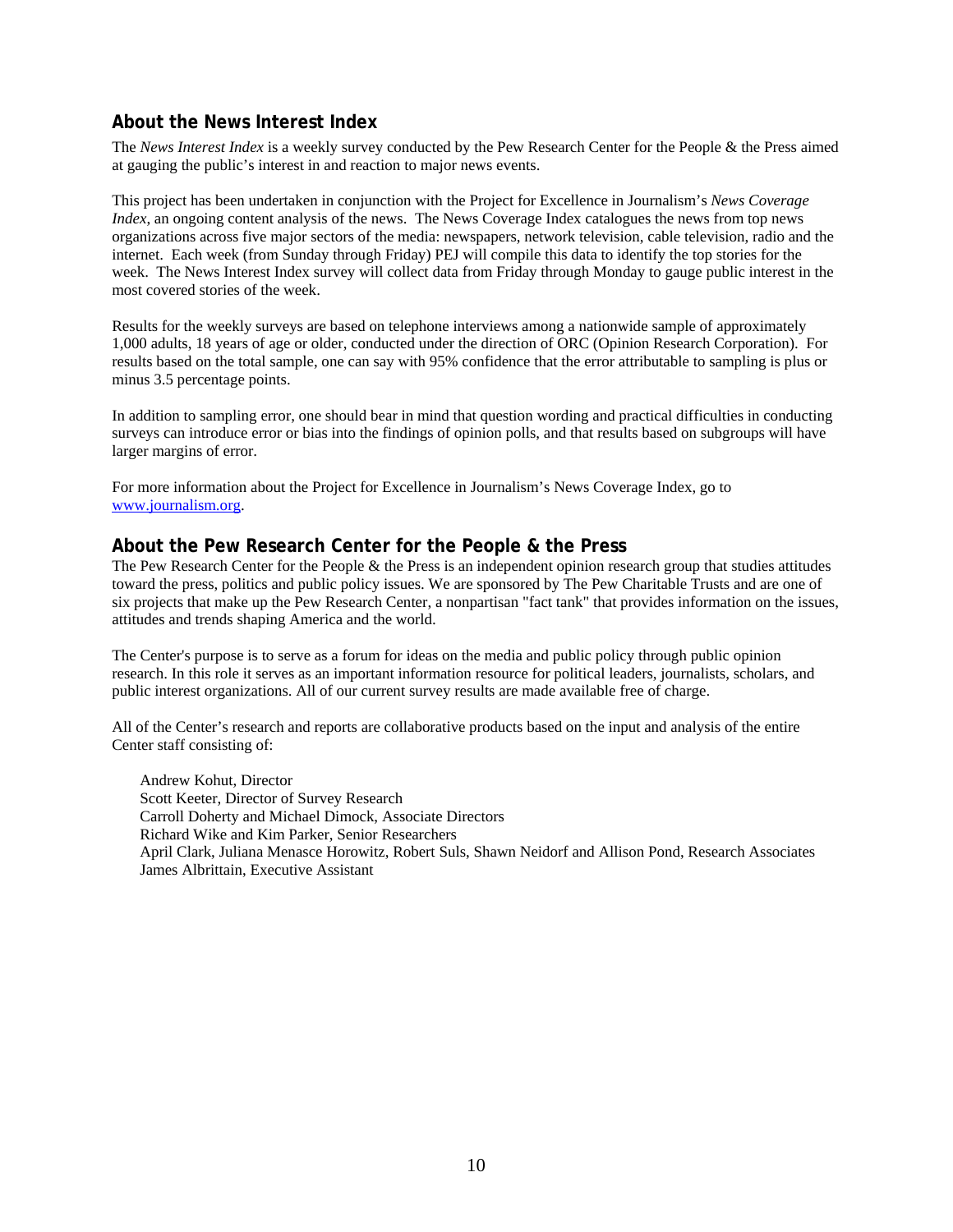#### **PEW RESEARCH CENTER FOR THE PEOPLE & THE PRESS NOVEMBER 2-5, 2007 NEWS INTEREST INDEX OMNIBUS SURVEY FINAL TOPLINE N=1,009**

Q.1 What is the FIRST news story that comes to mind when you think about what's been in the news lately? **[OPEN END. RECORD FIRST MENTION ONLY; FIRST FEW WORDS/BASIC CONCEPT IS SUFFICIENT]** 

|                |                                    |                |                |                | Nov 30-        |
|----------------|------------------------------------|----------------|----------------|----------------|----------------|
|                |                                    | Jan 12-15,     | Jan 5-8,       | Dec 14-18,     | Dec $3$ ,      |
|                |                                    | 2007           | <u>2007</u>    | 2006           | 2006           |
| 16             | Iraq War                           | 55             | 34             | 39             | 44             |
| 13             | California wildfires               |                |                |                |                |
| 10             | Presidential campaign              |                |                |                |                |
| 4              | Economy/Housing/Gas and oil prices |                | 2              | $\overline{2}$ |                |
| 4              | Pakistan                           |                |                |                |                |
| 2              | Weather/Global warming             |                |                |                |                |
| 2              | Bush (general)                     | 3              |                | 1              | 1              |
| 1              | 100 car pileup in California       |                |                |                |                |
| 1              | Hurricane Noel                     |                |                |                |                |
| 1              | Immigration                        |                |                |                |                |
| 1              | Floods in Mexico                   |                |                |                |                |
| 1              | Iran                               |                |                |                |                |
| 6              | Misc. local                        | 1              | 4              | 3              | 2              |
| 4              | Misc. crime                        | 4              | 4              | 10             | 7              |
| 4              | Misc. sports                       | *              | 1              | 2              |                |
| 3              | Misc. politics                     | 1              | $\overline{4}$ | 3              | $\overline{2}$ |
| $\overline{2}$ | Misc. entertainment                | *              | 1              | 1              | $\mathbf{1}$   |
| 2              | Misc. accidents                    | 1              | *              | 2              | 3              |
| 1              | Misc. international                | 2              | 1              | 1              | 1              |
| 9              | Other                              | 24             | 37             | 25             | 21             |
| 13             | No Answer/Don't know               | $\overline{9}$ | <u>12</u>      | 11             | <u>17</u>      |
| 100            |                                    | 100            | 100            | 100            | 100            |

Q.2 As I read a list of some stories covered by news organizations this past week, tell me if you happened to follow each news story very closely, fairly closely, not too closely, or not at all closely. First, **[INSERT ITEM; RANDOMIZE ITEMS] [IF NECESSARY** "Did you follow **[ITEM]** very closely, fairly closely, not too closely or not at all closely?"**]**

|    |                                                | Very    | Fairly  | Not too | Not at all | DK/       |
|----|------------------------------------------------|---------|---------|---------|------------|-----------|
|    |                                                | Closely | Closely | Closely | Closely    | Refused   |
| a. | News about the current situation and events in |         |         |         |            |           |
|    | Iraq                                           | 31      | 35      | 18      | 15         | $1 = 100$ |
|    | October 26-29, 2007                            | 28      | 37      | 21      | 13         | $1 = 100$ |
|    | October 19-22, 2007                            | 28      | 37      | 20      | 15         | $* = 100$ |
|    | October 12-15, 2007                            | 26      | 36      | 18      | 19         | $1 = 100$ |
|    | October 5-8, 2007                              | 29      | 33      | 22      | 16         | $* = 100$ |
|    | September 28 – October 1, 2007                 | 30      | 41      | 18      | 11         | $* = 100$ |
|    | September 21-24, 2007                          | 32      | 38      | 17      | 13         | $* = 100$ |
|    | September 14-17, 2007                          | 31      | 36      | 18      | 15         | $0=100$   |
|    | September 7-10, 2007                           | 32      | 34      | 20      | 14         | $* = 100$ |
|    | <b>August 30 – September 2, 2007</b>           | 31      | 34      | 18      | 16         | $1 = 100$ |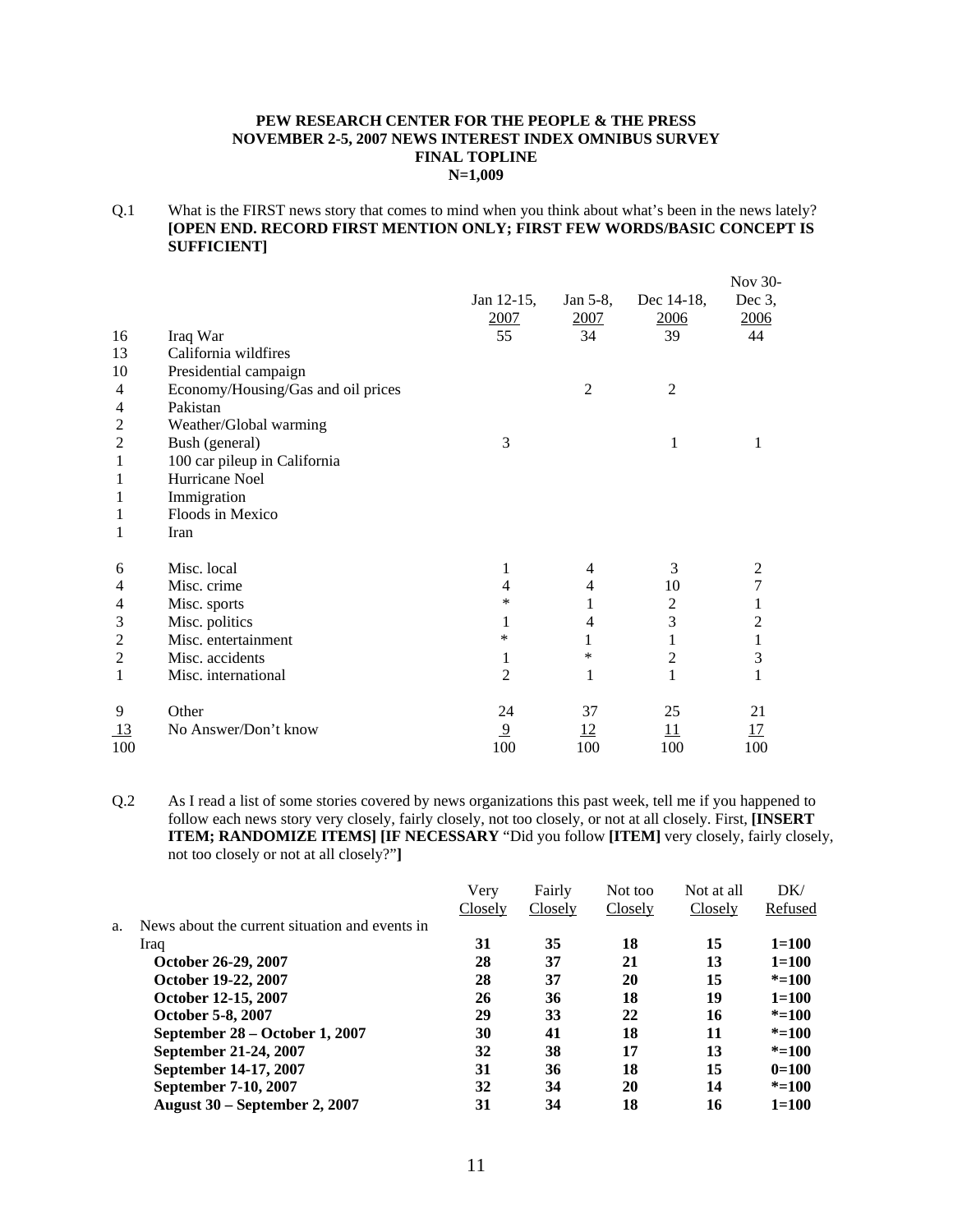|                               | Very<br>Closely | Fairly        | Not too<br>Closely | Not at all           | $DK/$<br>Refused |
|-------------------------------|-----------------|---------------|--------------------|----------------------|------------------|
| <b>August 24-27, 2007</b>     | 34              | Closely<br>36 | 18                 | <b>Closely</b><br>12 | $* = 100$        |
| <b>August 17-20, 2007</b>     | 33              | 34            | 18                 | 15                   | $* = 100$        |
| <b>August 10-13, 2007</b>     | 36              | 37            | 14                 | 13                   | $* = 100$        |
| <b>August 3-6, 2007</b>       | 29              | 40            | 19                 | 12                   | $* = 100$        |
| July 27-30, 2007              | 28              | 36            | 19                 | 16                   | $1 = 100$        |
| July 20-23, 2007              | 28              | 34            | 21                 | 16                   | $1 = 100$        |
| July 13-16, 2007              | 25              | 41            | 17                 | 16                   | $1 = 100$        |
| July 6-9, 2007                | 36              | 34            | 18                 | 12                   | $* = 100$        |
| June 29-July 2, 2007          | 32              | 35            | 19                 | 13                   | $1 = 100$        |
| June 22-25, 2007              | 30              | 36            | 18                 | 15                   | $1 = 100$        |
| June 15-18, 2007              | 30              | 37            | 20                 | 13                   | $* = 100$        |
| June 8-11, 2007               | 32              | 38            | 15                 | 14                   | $1 = 100$        |
| June 1-4, 2007                | 30              | 36            | 20                 | 13                   | $1 = 100$        |
| May 24-27, 2007               | 33              | 36            | 18                 | 12                   | $1 = 100$        |
| May 18-21, 2007               | 36              | 34            | 15                 | 14                   | $1 = 100$        |
| May 11-14, 2007               | 30              | 34            | 18                 | 17                   | $1 = 100$        |
| May 4-7, 2007                 | 38              | 37            | 15                 | 10                   | $* = 100$        |
| April 27-30, 2007             | 27              | 35            | 21                 | 16                   | $1 = 100$        |
| April 20-23, 2007             | 28              | 35            | 22                 | 15                   | $* = 100$        |
| April 12-16, 2007             | 34              | 33            | 20                 | 13                   | $* = 100$        |
| April 5-9, 2007               | 33              | 39            | 16                 | 11                   | $1 = 100$        |
| <b>March 30-April 2, 2007</b> | 34              | 37            | 16                 | 13                   | $* = 100$        |
| March 23-March 26, $20071$    | 31              | 38            | 18                 | 12                   | $1 = 100$        |
| March 16-19, 2007             | 34              | 34            | 17                 | 15                   | $* = 100$        |
| March 9-12, 2007              | 34              | 37            | 16                 | 13                   | $* = 100$        |
| March 2-5, 2007               | 37              | 37            | 16                 | $\boldsymbol{9}$     | $1 = 100$        |
| February 23-26, 2007          | 36              | 36            | 15                 | 13                   | $* = 100$        |
| <b>February 16-19, 2007</b>   | 30              | 36            | 19                 | 14                   | $1 = 100$        |
| <b>February 9-12, 2007</b>    | 37              | 34            | 18                 | 11                   | $* = 100$        |
| <b>February 2-5, 2007</b>     | 38              | 38            | 17                 | $\overline{7}$       | $* = 100$        |
| <b>January 26-29, 2007</b>    | 36              | 38            | 15                 | 11                   | $* = 100$        |
| <b>January 19-22, 2007</b>    | 37              | 34            | 18                 | 10                   | $1 = 100$        |
| <b>January 12-15, 2007</b>    | 38              | 36            | 17                 | ${\bf 8}$            | $1 = 100$        |
| January, 2007                 | 46              | 40            | $\,8\,$            | $\sqrt{5}$           | $1 = 100$        |
| <b>January 5-8, 2007</b>      | 40              | 32            | 16                 | 12                   | $0=100$          |
| December, 2006                | 42              | 39            | 12                 | $\boldsymbol{7}$     | $* = 100$        |
| November 30-December 3, 2006  | 40              | 36            | 13                 | 11                   | $* = 100$        |
| Mid-November, 2006            | 44              | 38            | 12                 | 6                    | $* = 100$        |
| September, 2006               | 33              | 43            | 14                 | $\,8\,$              | $2=100$          |
| August, 2006                  | 41              | 39            | 12                 | $\boldsymbol{7}$     | $1 = 100$        |
| June, 2006                    | 37              | 43            | 13                 | 6                    | $1 = 100$        |
| May, 2006                     | 42              | 35            | 15                 | $\boldsymbol{7}$     | $1 = 100$        |
| April, 2006                   | 43              | 36            | 13                 | $\boldsymbol{7}$     | $1 = 100$        |
| March, 2006                   | 43              | 38            | 12                 | $\sqrt{6}$           | $1 = 100$        |
| February, 2006                | 39              | 42            | 12                 | 6                    | $1 = 100$        |
| January, 2006                 | 40              | 40            | 12                 | $\tau$               | $1 = 100$        |
| December, 2005                | 45              | 38            | 11                 | $\sqrt{5}$           | $1 = 100$        |
| Early November, 2005          | 41              | 40            | 13                 | 6                    | $* = 100$        |
| Early October, 2005           | 43              | 36            | 15                 | $6\,$                | $* = 100$        |
| Early September, 2005         | 32              | 40            | 20                 | $\tau$               | $1 = 100$        |
| July, 2005                    | 43              | 37            | 13                 | 6                    | $1 = 100$        |

 $\frac{1}{1}$ 

From May, 2003 to March 23-26, 2007, the story was listed as "News about the current situation in Iraq."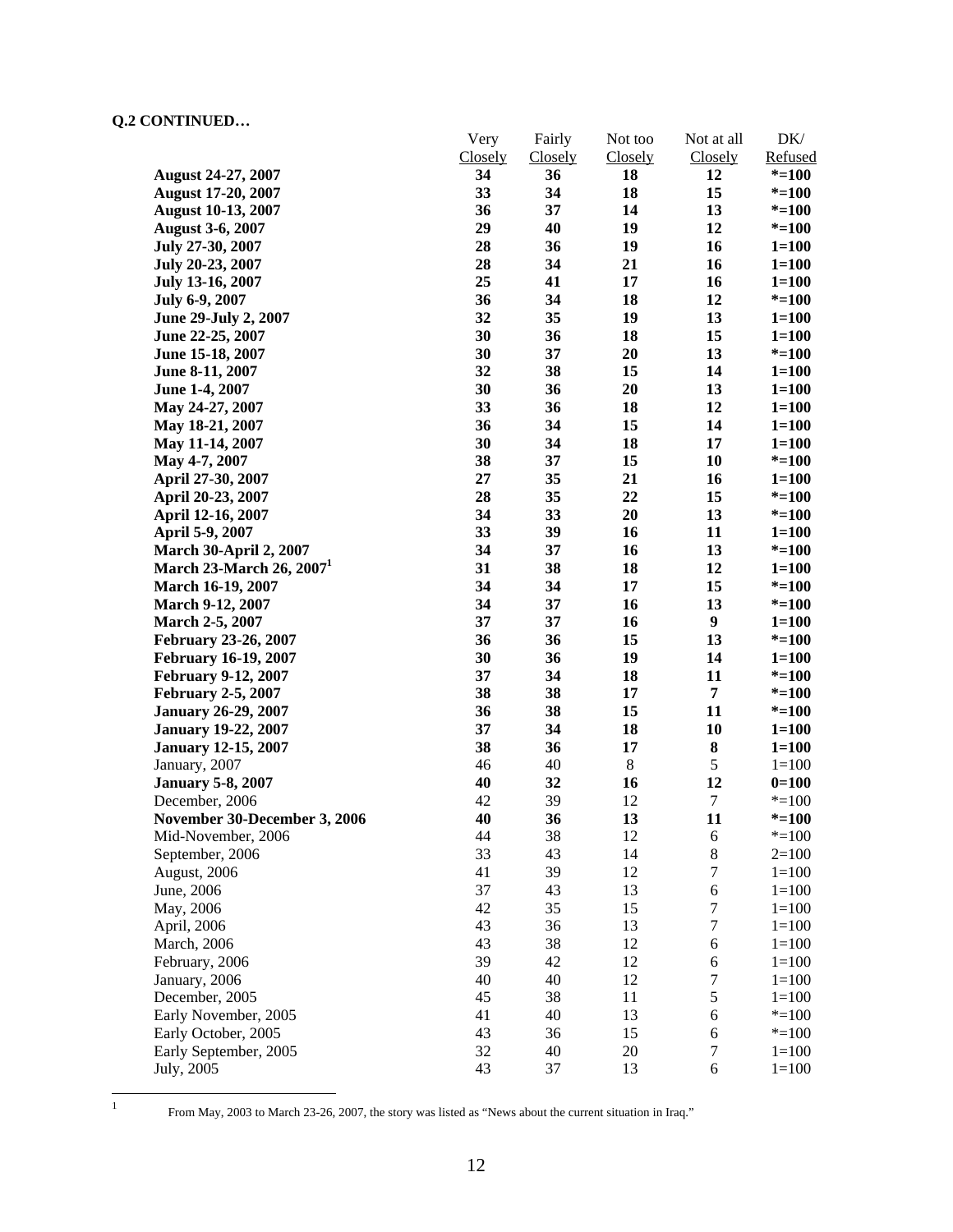|                                                    | Very    | Fairly  | Not too          | Not at all     | DK/       |
|----------------------------------------------------|---------|---------|------------------|----------------|-----------|
|                                                    | Closely | Closely | Closely          | Closely        | Refused   |
| Mid-May, 2005                                      | 42      | 42      | 11               | 5              | $* = 100$ |
| Mid-March, 2005                                    | 40      | 39      | 14               | 5              | $2=100$   |
| February, 2005                                     | 38      | 45      | 13               | $\overline{4}$ | $* = 100$ |
| January, 2005                                      | 48      | 37      | 11               | $\overline{4}$ | $* = 100$ |
| December, 2004                                     | 34      | 44      | 15               | 6              | $1 = 100$ |
| Mid-October, 2004                                  | 42      | 38      | 11               | $\,8\,$        | $1 = 100$ |
| Early September, 2004                              | 47      | 37      | $\overline{9}$   | 6              | $1 = 100$ |
| August, 2004                                       | 39      | 42      | 12               | $\sqrt{6}$     | $1 = 100$ |
| July, 2004                                         | 43      | 40      | 11               | $\sqrt{6}$     | $* = 100$ |
| June, 2004                                         | 39      | 42      | 12               | 6              | $1 = 100$ |
| April, 2004                                        | 54      | 33      | $\,8\,$          | $\sqrt{5}$     | $* = 100$ |
| Mid-March, 2004                                    | 47      | 36      | 12               | $\overline{4}$ | $1 = 100$ |
| Early February, 2004                               | 47      | 38      | 10               | $\overline{4}$ | $1 = 100$ |
| Mid-January, 2004                                  | 48      | 39      | $\overline{9}$   | $\overline{4}$ | $* = 100$ |
| December, 2003                                     | 44      | 38      | 11               | $\sqrt{6}$     | $1 = 100$ |
| November, 2003                                     | 52      | 33      | 9                | 5              | $1 = 100$ |
| September, 2003                                    | 50      | 33      | 10               | 6              | $1 = 100$ |
| Mid-August, 2003                                   | 45      | 39      | 10               | $\sqrt{5}$     | $1 = 100$ |
| Early July, 2003                                   | 37      | 41      | 13               | $\bf 8$        | $1 = 100$ |
| June, 2003                                         | 46      | 35      | 13               | 6              | $* = 100$ |
| May, 2003                                          | 63      | 29      | $6\,$            | $\overline{c}$ | $* = 100$ |
| April 11-16, 2003 <sup>2</sup>                     | 47      | 40      | 10               | $\overline{c}$ | $1 = 100$ |
| April 2-7, 2003                                    | 54      | 34      | 9                | $\overline{2}$ | $1 = 100$ |
| March 20-24, 2003                                  | 57      | 33      | $\boldsymbol{7}$ | $\overline{2}$ | $1 = 100$ |
| March 13-16, 2003 <sup>3</sup>                     | 62      | 27      | 6                | $\overline{4}$ | $1 = 100$ |
| February, 2003                                     | 62      | 25      | $\,8\,$          | $\overline{4}$ | $1 = 100$ |
| January, 2003                                      | 55      | 29      | 10               | $\overline{4}$ | $2=100$   |
| December, 2002                                     | 51      | 32      | 10               | 6              | $1 = 100$ |
| Late October, 2002                                 | 53      | 33      | $8\,$            | $\sqrt{5}$     | $1 = 100$ |
| Early October, 2002                                | 60      | 28      | $\sqrt{6}$       | $\sqrt{5}$     | $1 = 100$ |
| Early September, 2002 <sup>4</sup>                 | 48      | 29      | 15               | 6              | $2=100$   |
| b.<br>The debate in Washington over U.S. policy in |         |         |                  |                |           |
| Iraq                                               | 21      | 29      | 23               | 26             | $1 = 100$ |
| October 26-29, 2007                                | 21      | 25      | 25               | 28             | $1 = 100$ |
| October 19-22, 2007                                | 21      | 28      | 20               | 31             | $* = 100$ |
| October 12-15, 2007                                | 19      | 23      | 22               | 36             | $* = 100$ |
| October 5-8, 2007                                  | 20      | 28      | 23               | 29             | $* = 100$ |
| September 28 – October 1, 2007                     | 22      | 32      | 22               | 24             | $* = 100$ |
| September 21-24, 2007                              | 25      | 28      | 20               | 27             | $* = 100$ |
| September 14-17, 2007 <sup>5</sup>                 | 25      | 27      | 20               | 27             | $1 = 100$ |
| September 7-10, 2007                               | 25      | 27      | 22               | 26             | $* = 100$ |
| <b>August 30-September 2, 2007</b>                 | 22      | 27      | 20               | 31             | $* = 100$ |
| August 24-27, 2007                                 | 25      | 30      | 19               | 25             | $1 = 100$ |
| <b>August 3-6, 2007</b>                            | 21      | 33      | 20               | 26             | $* = 100$ |
| July 27-30, 2007                                   | 24      | 28      | 20               | 27             | $1 = 100$ |
| July 20-23, 2007                                   | 23      | 24      | 24               | 28             | $1 = 100$ |

 $\frac{1}{2}$ From March 20-24, 2003 to April 11-16, 2003, the story was listed as "News about the war in Iraq."

From Early October, 2002, to March 13-16, 2003, the story was listed as "Debate over the possibility that the U.S. will take military action in Iraq."

In Early September, 2002, the story was listed as "Debate over the possibility that the U.S. will invade Iraq."<br>September 14.17, 2007 select about "Cancel David Betracus's generate Cancerse about haur things are going

September 14-17, 2007 asked about "General David Petraeus's report to Congress about how things are going in Iraq."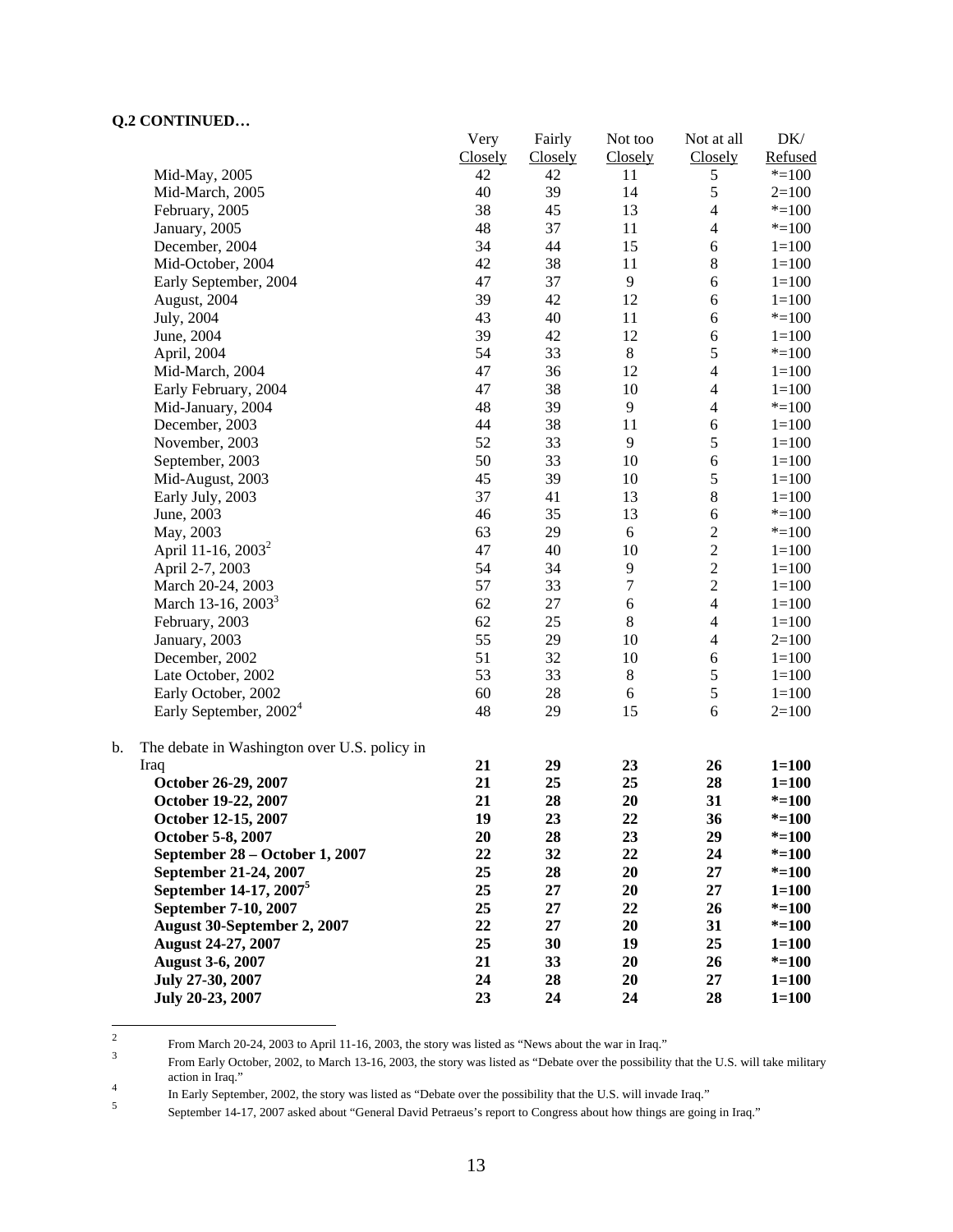|    |                                               | Very    | Fairly  | Not too          | Not at all     | DK/       |
|----|-----------------------------------------------|---------|---------|------------------|----------------|-----------|
|    |                                               | Closely | Closely | Closely          | Closely        | Refused   |
|    | July 13-16, 2007                              | 20      | 30      | 20               | 30             | $* = 100$ |
|    | July 6-9, 2007                                | 27      | 26      | 23               | 24             | $* = 100$ |
|    | June 1-4, 2007                                | 20      | 27      | 24               | 27             | $2 = 100$ |
|    | May 24-27, 2007                               | 30      | 32      | 20               | 18             | $* = 100$ |
|    | May 18-21, 2007                               | 24      | 32      | 19               | 24             | $1 = 100$ |
|    | May 11-14, 2007                               | 25      | 26      | 19               | 29             | $1 = 100$ |
|    | May 4-7, 2007                                 | 30      | 31      | 19               | 20             | $* = 100$ |
|    | April 27-30, 2007                             | 18      | 31      | 21               | 29             | $1 = 100$ |
|    | April 20-23, 2007                             | 22      | 29      | 24               | 25             | $* = 100$ |
|    | April 12-16, 2007                             | 25      | 29      | 22               | 23             | $1 = 100$ |
|    | April 5-9, 2007                               | 31      | 28      | 20               | 21             | $* = 100$ |
|    | <b>March 30-April 2, 2007</b>                 | 26      | 29      | 21               | 23             | $1 = 100$ |
|    | <b>TREND FOR COMPARISON:</b>                  |         |         |                  |                |           |
|    | <b>January 12-15, 2007: President</b>         |         |         |                  |                |           |
|    | Bush's proposal to increase the               |         |         |                  |                |           |
|    | number of U.S. troops in Iraq                 | 40      | 33      | 13               | 13             | $1 = 100$ |
|    |                                               |         |         |                  |                |           |
| c. | George Bush's nomination of Michael           |         |         |                  |                |           |
|    | Mukasey to be the next U.S. Attorney General  | 10      | 19      | 24               | 46             | $1 = 100$ |
|    | September 21-24, 2007                         | 9       | 22      | 26               | 43             | $* = 100$ |
|    |                                               |         |         |                  |                |           |
| d. | The impact of Hurricane Noel on the Bahamas   |         |         |                  |                |           |
|    | and Cuba                                      | 11      | 22      | 31               | 35             | $1 = 100$ |
|    | September 7-10, 2007: The impact of           |         |         |                  |                |           |
|    | Hurricanes Felix and Henriette on Mexico      |         |         |                  |                |           |
|    | and Central America                           | 14      | 29      | 29               | 27             | $1 = 100$ |
|    | August 24-27, 2007: The destruction           |         |         |                  |                |           |
|    | caused by Hurricane Dean in Mexico and        |         |         |                  |                |           |
|    | the Caribbean                                 | 18      | 39      | 24               | 18             | $1 = 100$ |
|    | November, 2005: The impact of Hurricane       |         |         |                  |                |           |
|    | Wilma on Mexico and Florida                   | 34      | 37      | 21               | $\,8\,$        | $* = 100$ |
|    | September, 2005: Impact of Hurricane          |         |         |                  |                |           |
|    | Katrina on New Orleans and the Gulf Coast     | 70      | 21      | $\boldsymbol{7}$ | $\mathfrak{2}$ | $* = 100$ |
|    | July, 2005: Recent hurricanes that have       |         |         |                  |                |           |
|    | affected the Gulf Coast of the U.S.           | 38      | 37      | 17               | 8              | $* = 100$ |
|    | September, 2003: Hurricane Isabel             | 47      | 28      | 15               | 10             | $* = 100$ |
|    | Early October, 2002: Recent hurricanes in the |         |         |                  |                |           |
|    | Gulf of Mexico and Louisiana                  | 38      | 34      | 18               | 10             | $* = 100$ |
|    |                                               |         |         |                  |                |           |
| e. | Reports about the condition of the U.S.       |         |         |                  |                |           |
|    | economy                                       | 27      | 37      | 16               | 19             | $1 = 100$ |
|    | October 19-22, 2007                           | 25      | 34      | 20               | 21             | $* = 100$ |
|    | <b>August 10-13, 2007</b>                     | 28      | 36      | 18               | 18             | $* = 100$ |
|    | Mid-November, 2006                            | 31      | 40      | 17               | 11             | $1 = 100$ |
|    | December, 2005                                | 35      | 35      | 18               | 11             | $1 = 100$ |
|    | Early November, 2005                          | 35      | 39      | 17               | 9              | $* = 100$ |
|    | Mid-May, 2005                                 | 30      | 39      | 19               | 11             | $1=100$   |
|    | January, 2005                                 | 35      | 41      | 17               | $\tau$         | $* = 100$ |
|    | Mid-October, 2004                             | 30      | 43      | 16               | 10             | $1=100$   |
|    | Early September, 2004                         | 39      | 34      | 15               | 11             | $1 = 100$ |
|    | Mid-January, 2004                             | 37      | 41      | 15               | $\tau$         | $* = 100$ |
|    | December, 2003                                | 35      | 38      | 14               | 11             | $2=100$   |
|    | November, 2003                                | 40      | 34      | 15               | $10\,$         | $1 = 100$ |
|    |                                               |         |         |                  |                |           |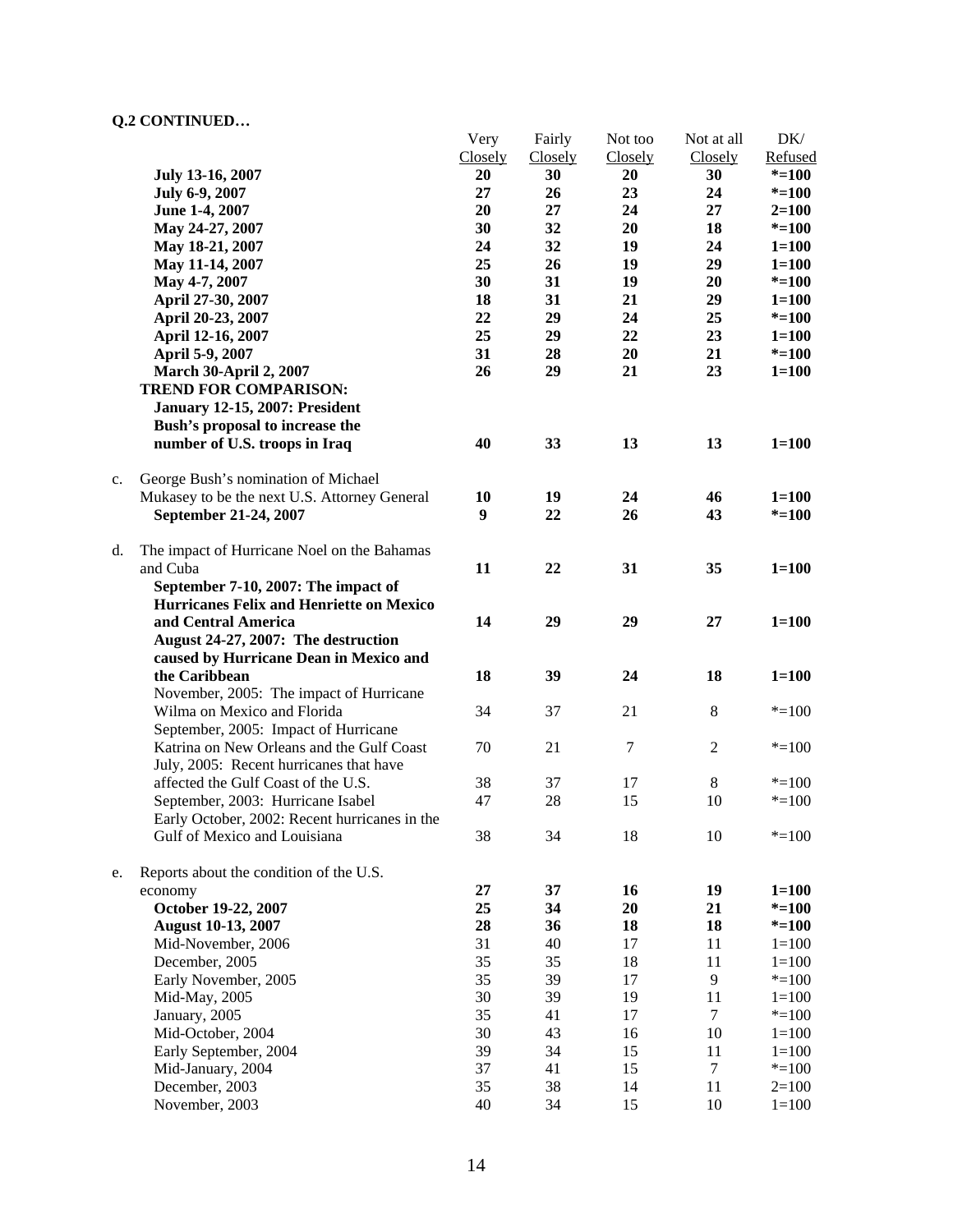|    | CONTROLLOW                         | Very<br>Closely | Fairly        | Not too       | Not at all               | $DK/$<br>Refused |
|----|------------------------------------|-----------------|---------------|---------------|--------------------------|------------------|
|    | October, 2003                      | 32              | Closely<br>39 | Closely<br>16 | Closely<br>12            | $1 = 100$        |
|    | September, 2003                    | 39              | 30            | 18            | 12                       | $1 = 100$        |
|    | March, 2003                        | 40              | 35            | 16            | $\,8\,$                  | $1 = 100$        |
|    | February, 2003                     | 42              | 33            | 15            | 10                       | $* = 100$        |
|    | January, 2003                      | 40              | 35            | 13            | 11                       | $1 = 100$        |
|    | December, 2002                     | 38              | 34            | 17            | 10                       | $1 = 100$        |
|    | February, 2002                     | 35              | 40            | 15            | $\mathbf{9}$             | $1 = 100$        |
|    | January, 2002                      | 30              | 44            | 16            | 9                        | $1 = 100$        |
|    | December, 2001                     | 37              | 40            | 13            | $\,8\,$                  | $2=100$          |
|    | Mid-November, 2001                 | 41              | 36            | 15            | $\boldsymbol{7}$         | $1 = 100$        |
|    | June, 2001                         | 24              | 41            | 18            | 16                       | $1 = 100$        |
|    | May, 2001                          | 34              | 36            | 15            | 15                       | $0=100$          |
|    | April, 2001                        | 36              | 34            | 16            | 13                       | $1 = 100$        |
|    | February, 2001                     | 30              | 39            | 18            | 12                       | $1 = 100$        |
|    | January, 2001                      | 32              | 38            | 17            | 11                       | $2=100$          |
|    | June, 1995                         | 26              | 41            | 22            | 11                       | $* = 100$        |
|    |                                    | $27\,$          | 45            | 19            | 9                        | $* = 100$        |
|    | March, 1995                        |                 |               | 22            |                          |                  |
|    | February, 1995                     | 23              | 41            |               | 13                       | $1 = 100$        |
|    | December, 1994                     | 28              | 43            | 20            | 9                        | $* = 100$        |
|    | October, 1994                      | $27\,$          | 40            | 20            | 12                       | $1 = 100$        |
|    | June, 1994                         | 25              | 42            | 23            | $10\,$                   | $* = 100$        |
|    | May, 1994                          | 33              | 40            | 16            | 10                       | $1 = 100$        |
|    | January, 1994                      | 34              | 39            | 16            | 10                       | $1 = 100$        |
|    | Early January, 1994                | 36              | 44            | 13            | $\boldsymbol{7}$         | $* = 100$        |
|    | December, 1993                     | 35              | 41            | 15            | $\,$ 8 $\,$              | $1 = 100$        |
|    | October, 1993                      | 33              | 38            | 20            | 9                        | $* = 100$        |
|    | September, 1993                    | 37              | 40            | 14            | 8                        | $1 = 100$        |
|    | Early September, 1993              | 39              | 39            | 14            | 9                        | $* = 100$        |
|    | August, 1993                       | 41              | 36            | 14            | 9                        | $* = 100$        |
|    | May, 1993                          | 37              | 38            | 18            | 6                        | $1 = 100$        |
|    | February, 1993                     | 49              | 36            | 10            | $\mathfrak s$            | $* = 100$        |
|    | January, 1993                      | 42              | 39            | 12            | $\boldsymbol{7}$         | $* = 100$        |
|    | September, 1992                    | 43              | 37            | 13            | 6                        | $1 = 100$        |
|    | May, 1992                          | 39              | 39            | 15            | 6                        | $1 = 100$        |
|    | March, 1992                        | 47              | 38            | 11            | $\overline{\mathcal{L}}$ | $* = 100$        |
|    | February, 1992                     | 47              | 37            | 10            | $\boldsymbol{6}$         | $* = 100$        |
|    | January, 1992                      | 44              | 40            | 11            | 5                        | $* = 100$        |
|    | October, 1991                      | 36              | 38            | 16            | 9                        | $1 = 100$        |
| f. | News about candidates for the 2008 |                 |               |               |                          |                  |
|    | presidential election              | 27              | 30            | 21            | 21                       | $1 = 100$        |
|    | October 26-29, 2007                | 21              | 34            | 26            | 19                       | $* = 100$        |
|    | October 19-22, 2007                | 23              | 32            | 22            | 23                       | $* = 100$        |
|    | October 12-15, 2007                | 13              | 31            | 26            | 30                       | $* = 100$        |
|    | October 5-8, 2007                  | 22              | 30            | 24            | 24                       | $* = 100$        |
|    | September 28 - October 1, 2007     | 21              | 34            | 25            | 20                       | $* = 100$        |
|    | September 21-24, 2007              | 24              | 31            | 22            | 23                       | $* = 100$        |
|    | September 14-17, 2007              | 22              | 31            | 24            | 23                       | $* = 100$        |
|    | September 7-10, 2007               | 18              | 34            | 26            | 22                       | $* = 100$        |
|    | August 30-September 2, 2007        | 19              | 35            | 21            | 25                       | $* = 100$        |
|    | <b>August 24-27, 2007</b>          | 22              | 28            | 24            | 26                       | $* = 100$        |
|    | <b>August 17-20, 2007</b>          | 19              | 27            | 24            | 30                       | $* = 100$        |
|    | <b>August 10-13, 2007</b>          | 23              | 32            | 21            | 24                       | $* = 100$        |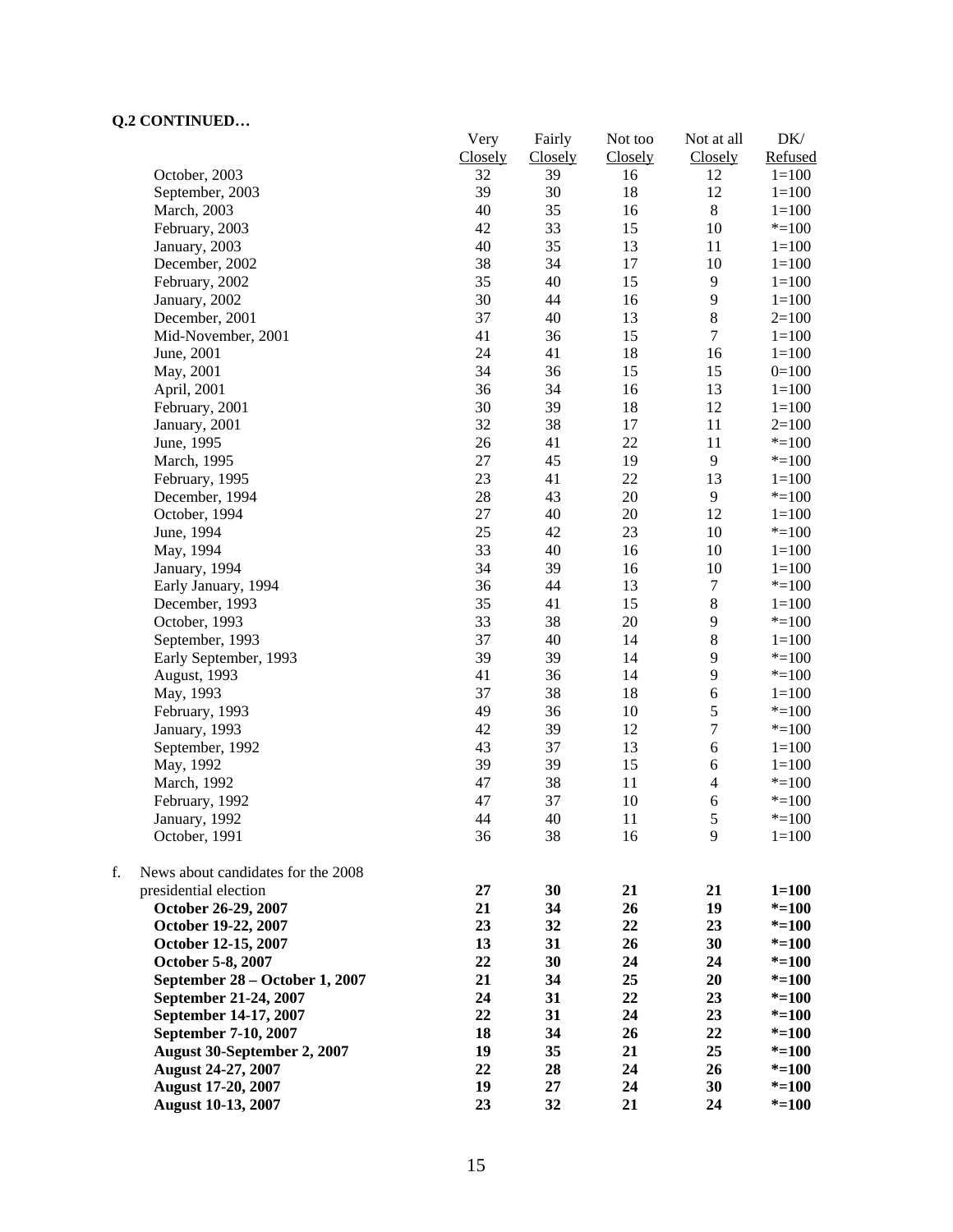|                                         | Very    | Fairly         | Not too | Not at all     | DK/       |
|-----------------------------------------|---------|----------------|---------|----------------|-----------|
|                                         | Closely | <b>Closely</b> | Closely | Closely        | Refused   |
| <b>August 3-6, 2007</b>                 | 19      | 31             | 25      | 25             | $* = 100$ |
| July 27-30, 2007                        | 19      | 32             | 22      | 26             | $1 = 100$ |
| July 20-23, 2007                        | 16      | 26             | 30      | 27             | $1 = 100$ |
| July 13-16, 2007                        | 17      | 29             | 27      | $27\,$         | $* = 100$ |
| July 6-9, 2007                          | 24      | 29             | 24      | 22             | $1 = 100$ |
| June 29-July 2, 2007                    | 20      | 32             | 25      | 23             | $* = 100$ |
| June 22-25, 2007                        | 18      | 31             | 21      | 30             | $* = 100$ |
| June 15-18, 2007                        | 17      | 32             | 26      | 25             | $* = 100$ |
| June 8-11, 2007                         | 19      | 30             | 24      | 26             | $1 = 100$ |
| June 1-4, 2007                          | 16      | 27             | 32      | 24             | $1 = 100$ |
| May 24-27, 2007                         | 22      | 33             | 23      | 22             | $* = 100$ |
| May 18-21, 2007                         | 18      | 31             | 24      | 27             | $* = 100$ |
| May 11-14, 2007                         | 18      | 30             | 23      | 28             | $1 = 100$ |
| May 4-7, 2007                           | 23      | 34             | 21      | 21             | $1 = 100$ |
| April 27-30, 2007                       | 14      | 30             | 29      | 26             | $1 = 100$ |
| April 20-23, 2007                       | 18      | 28             | 27      | 27             | $* = 100$ |
| April 12-16, 2007                       | 18      | 28             | 27      | 27             | $* = 100$ |
| April 5-9, 2007                         | 25      | 30             | 26      | 19             | $* = 100$ |
| <b>March 30-April 2, 2007</b>           | 20      | 29             | 27      | 23             | $1 = 100$ |
| March 23-26, 2007                       | 20      | 32             | 22      | 26             | $* = 100$ |
| March 16-19, 2007                       | 15      | 28             | 29      | 27             | $1 = 100$ |
| March 9-12, 2007                        | 24      | 30             | 23      | 23             | $* = 100$ |
| March 2-5, 2007                         | 19      | 31             | 26      | 23             | $1 = 100$ |
| February 23-26, 2007                    | 22      | 33             | 24      | 21             | $* = 100$ |
| <b>February 16-19, 2007</b>             | 18      | 32             | 22      | 27             | $1 = 100$ |
| <b>February 9-12, 2007</b>              | 24      | 30             | 24      | 21             | $1 = 100$ |
| <b>February 2-5, 2007</b>               | 24      | 36             | 22      | 18             | $* = 100$ |
| <b>January 26-29, 2007</b>              | 24      | 33             | 23      | 20             | $* = 100$ |
| <b>January 19-22, 2007</b> <sup>6</sup> | 24      | 27             | 22      | 26             | $1 = 100$ |
| 2004 Presidential Election              |         |                |         |                |           |
| November, 2004 $(RVs)$                  | 52      | 36             | $8\,$   | $\overline{4}$ | $* = 100$ |
| Mid-October, 2004                       | 46      | 30             | 12      | 11             | $1 = 100$ |
| August, 2004                            | 32      | 38             | 16      | 14             | $* = 100$ |
| July, 2004                              | 29      | 37             | 18      | 15             | $1 = 100$ |
| April, 2004                             | 31      | 33             | 19      | 16             | $1 = 100$ |
| Mid-March, 2004                         | 35      | 34             | 18      | 13             | $* = 100$ |
| Late February, 2004                     | 24      | 40             | 23      | 12             | $1 = 100$ |
| Early February, 2004 <sup>7</sup>       | 29      | 37             | 20      | 13             | $1 = 100$ |
| Mid-January, 2004                       | 16      | 30             | 27      | 26             | $1 = 100$ |
| Early January, 2004                     | 14      | 32             | 30      | 23             | $1 = 100$ |
| December, 2003                          | 16      | 26             | 27      | 30             | $1 = 100$ |
| November, 2003                          | 11      | 26             | 34      | 28             | $1 = 100$ |
| October, 2003                           | 12      | $27\,$         | 28      | 32             | $1 = 100$ |
| September, 2003                         | 17      | 25             | 30      | 27             | $1 = 100$ |

 $\frac{1}{6}$ 

<sup>6</sup> January 19-22, 2007 asked about "Recent announcements by prominent Democrats about plans to run for president in 2008." From May 2003 to Early February 2004 and in March 1992, the story was listed as "The race for the Democratic nomination." In January 2003, the story was listed as "Recent announcements by prominent Democrats about plans to run for president in 2004." In September 2000, Early September and July 1996, and May 1992, the question asked about "the presidential election campaign." In January, March and April 1996, the story was listed as "News about the Republican presidential candidates." In August 1992, the story was listed as "News about the presidential election." In July 1992, the story was listed as "News about the presidential campaign." In January 1992, the story was listed as "News about the Democratic candidates for the presidential nomination." In 1988, the story was introduced as being from "this past year" and was listed as "News about the presidential campaign in 1988."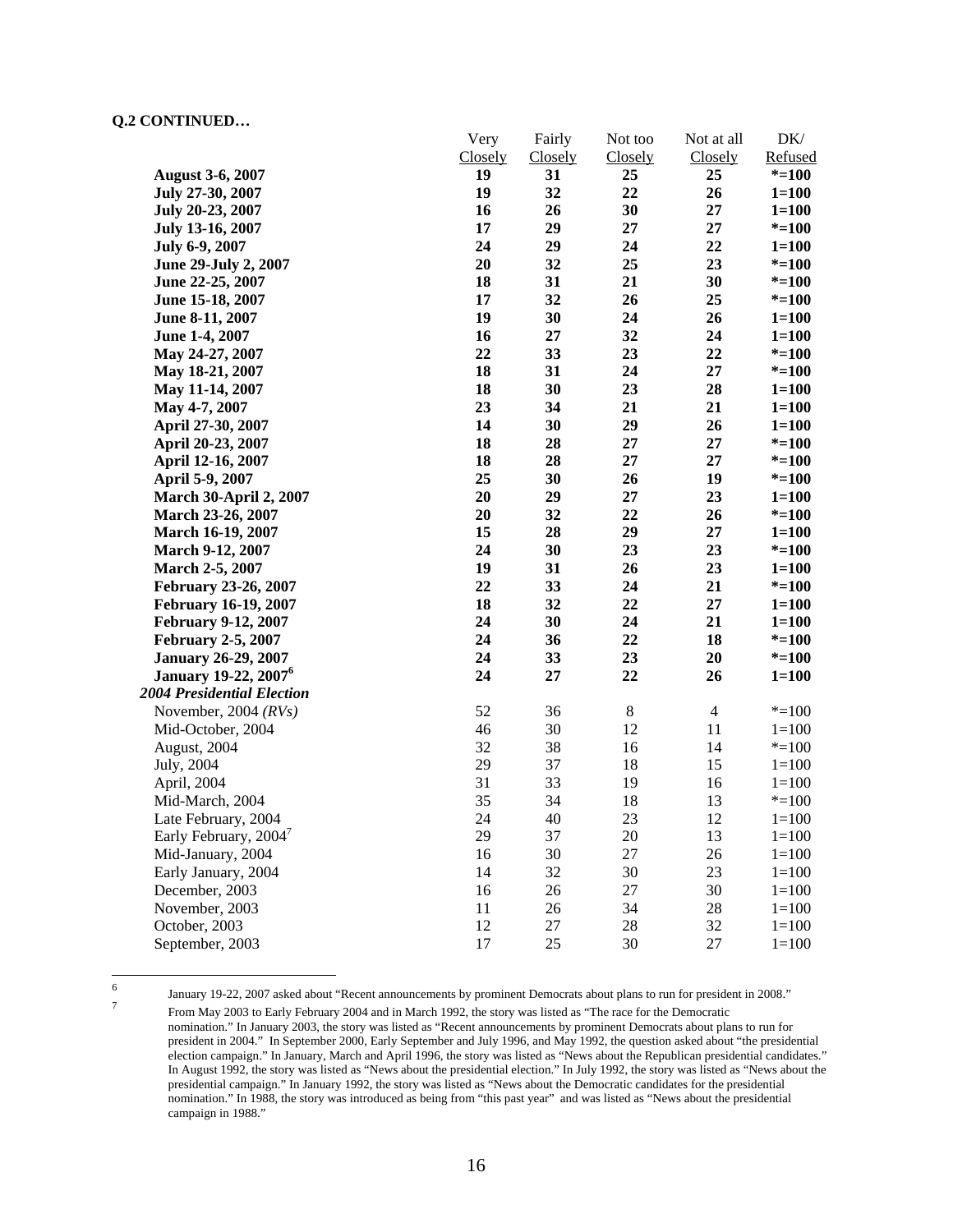|                                   | Very          | Fairly        | Not too       | Not at all<br>Closely | $DK/$<br>Refused       |
|-----------------------------------|---------------|---------------|---------------|-----------------------|------------------------|
| Mid-August, 2003                  | Closely<br>12 | Closely<br>27 | Closely<br>27 | 33                    | $1 = 100$              |
| May, 2003                         | $8\,$         | 19            | 31            | 41                    | $1 = 100$              |
| January, 2003                     | 14            | 28            | 29            | 28                    | $1 = 100$              |
| <b>2000 Presidential Election</b> |               |               |               |                       |                        |
| Early November, 2000 (RVs)        | 39            | 44            | 12            | $\sqrt{5}$            | $* = 100$              |
| Mid-October, 2000 (RVs)           | 40            | 37            | 15            | $8\,$                 | $* = 100$              |
| Early October, 2000 (RVs)         | 42            | 36            | 15            | 6                     | $1 = 100$              |
| September, 2000                   | 22            | 42            | 21            | 15                    | $* = 100$              |
| July, 2000                        | 21            | 38            | 20            | 20                    | $1=100$                |
| June, 2000                        | 23            | 32            | 23            | 21                    | $1=100$                |
| May, 2000                         | 18            | 33            | 26            | 23                    | $* = 100$              |
| April, 2000                       | 18            | 39            | $22\,$        | 20                    | $1=100$                |
| <b>March</b> , 2000               | 26            | 41            | 19            | 13                    | $1=100$                |
| February, 2000                    | 26            | 36            | 21            | 17                    | $* = 100$              |
| January, 2000                     | 19            | 34            | 28            | 18                    | $1 = 100$              |
| December, 1999                    | 16            | 36            | 24            | 23                    | $1 = 100$              |
| October, 1999                     | 17            | 32            | $28\,$        | 22                    | $1 = 100$              |
| September, 1999                   | 15            | 31            | 33            | 20                    | $1 = 100$              |
| July, 1999                        | 15            | 38            | 24            | 22                    | $1 = 100$              |
| June, 1999                        | 11            | 25            | 29            | 34                    | $1=100$                |
| <b>1996 Presidential Election</b> |               |               |               |                       |                        |
| November, 1996 $(RVs)$            | 34            | 45            | 15            | $\sqrt{6}$            | $* = 100$              |
| October, 1996                     | 31            | 39            | 18            | 12                    | $* = 100$              |
| Early September, 1996             | 24            | 36            | 23            | 17                    | $* = 100$              |
| July, 1996                        | 22            | 40            | 23            | 14                    | $1 = 100$              |
| March, 1996                       | 26            | 41            | $20\,$        | 13                    | $* = 100$              |
| January, 1996                     | 10            | 34            | 31            | 24                    | $1 = 100$              |
| September, 1995                   | 12            | 36            | 30            | 22                    | $* = 100$              |
| August, 1995                      | 13            | 34            | $28\,$        | 25                    | $* = 100$              |
| June, 1995                        | 11            | 31            | 31            | 26                    | $1=100$                |
| <b>1992 Presidential Election</b> |               |               |               |                       |                        |
| October, 1992 $(RVs)$             | 55            | 36            | $\tau$        | $\sqrt{2}$            | $0=100$                |
| September, 1992 (RVs)             | 47            | 36            | 11            | 6                     | $* = 100$              |
| August, 1992 (RVs)                | 36            | 51            | 11            | $\sqrt{2}$            | $0=100$                |
|                                   | 20            | 45            | 26            | 9                     | $* = 100$              |
| July, 1992<br>May, 1992           | 32            | 44            | 16            | 8                     | $* = 100$              |
|                                   | 35            | 40            | 16            | 9                     | $* = 100$              |
| March, 1992                       | 11            |               |               | 27                    |                        |
| January, 1992<br>December, 1991   | $10\,$        | 25            | 36<br>32      | 30                    | $1 = 100$<br>$* = 100$ |
| October, 1991                     | 12            | 28<br>26      | 31            | 29                    |                        |
| <b>1988 Presidential Election</b> |               |               |               |                       | $2=100$                |
|                                   |               |               |               |                       |                        |
| October, 1988 $(RVs)$             | 43            | 44            | 11            | $\overline{c}$        | $* = 100$              |
| August, 1988 (RVs)                | 39            | 45            | 13            | 3                     | $* = 100$              |
| May, 1988                         | 22            | 46            | 23            | $\sqrt{6}$            | $3=100$                |
| November, 1987                    | 15            | 28            | 35            | 21                    | $1 = 100$              |
| September, 1987                   | 14            | 34            | 37            | 14                    | $1 = 100$              |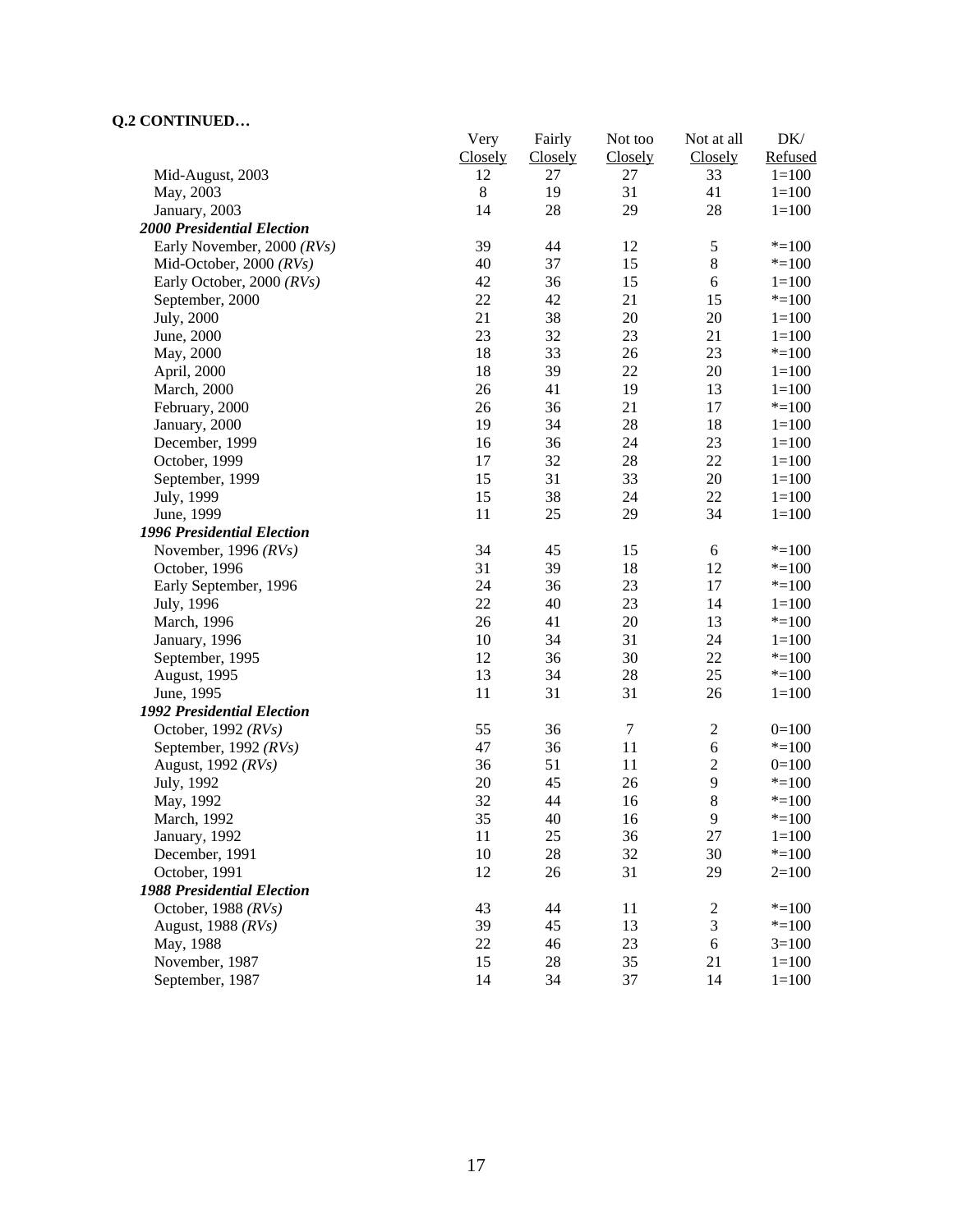- Q.3 Which ONE of the stories I just mentioned have you followed most closely, or is there another story you've been following MORE closely? [**DO NOT READ LIST. ACCEPT ONLY ONE RESPONSE]** ? **IF "IRAQ" UNSPECIFIED, PROBE:** "Do you mean events IN Iraq or the debate over Iraq POLICY?"**]**
	- 22 News about candidates for the 2008 presidential election
	- 20 News about the current situation and events in Iraq
	- 16 Reports about the condition of the U.S. economy
	- 7 The impact of Hurricane Noel on the Bahamas and Cuba
	- 5 The debate in Washington over U.S. policy in Iraq<br>
	3 George Bush's nomination of Michael Mukasey to
	- George Bush's nomination of Michael Mukasey to be the next U.S. Attorney General
	- 14 Some other story **(SPECIFY)**
	- 13 Don't know/Refused
	- 100

Now thinking about the Iraq war…

- Q.4 Ordinarily, do you find that you go looking for the latest news about the Iraq war, or do you typically happen to come across news about the war without looking for it?
	- 20 Go looking for war news
	- 75 Come across war news without looking
	- 5 Don't know/Refused
	- 100
- Q.5 Which would you say has been your MAIN source for news about the Iraq war **[READ AND RANDOMIZE ITEMS 1-5]**?
	- 11 Newspapers
	- 28 Network television news, such as ABC, CBS or NBC
	- 32 Cable news channels such as CNN or the Fox News Channel
	- 9 Radio
	- 16 The internet
	- 2 **[DO NOT READ]** Some other<br>2 Don't know/Refused
	- Don't know/Refused
	- 100
- Q.6 In general, how would you rate the job the press has done in covering the war in Iraq excellent, good, only fair or poor?

#### **BASED ON THOSE FOLLOWING THE IRAQ WAR VERY OR FAIRLY CLOSELY**

|                |                    |             |            |          |      | March 20- |
|----------------|--------------------|-------------|------------|----------|------|-----------|
|                |                    | Nov $2-5$ , | Feb 23-26, | Feb 2-5, | July | April 7,  |
|                | Total              | 2007        | 2007       | 2007     | 2003 | 2003      |
| 10             | Excellent          |             | 13         |          | 22   | 38        |
| 34             | Good               | 34          | 37         | 32       | 42   | 40        |
| 30             | Only fair          | 29          | 27         | 28       | 25   | 13        |
| 23             | Poor               | 24          | 23         | 27       | q    | h         |
| $\overline{3}$ | Don't know/Refused |             | ∗          |          |      |           |
|                | 100                | 00          | 100        | 100      | 100  | 100       |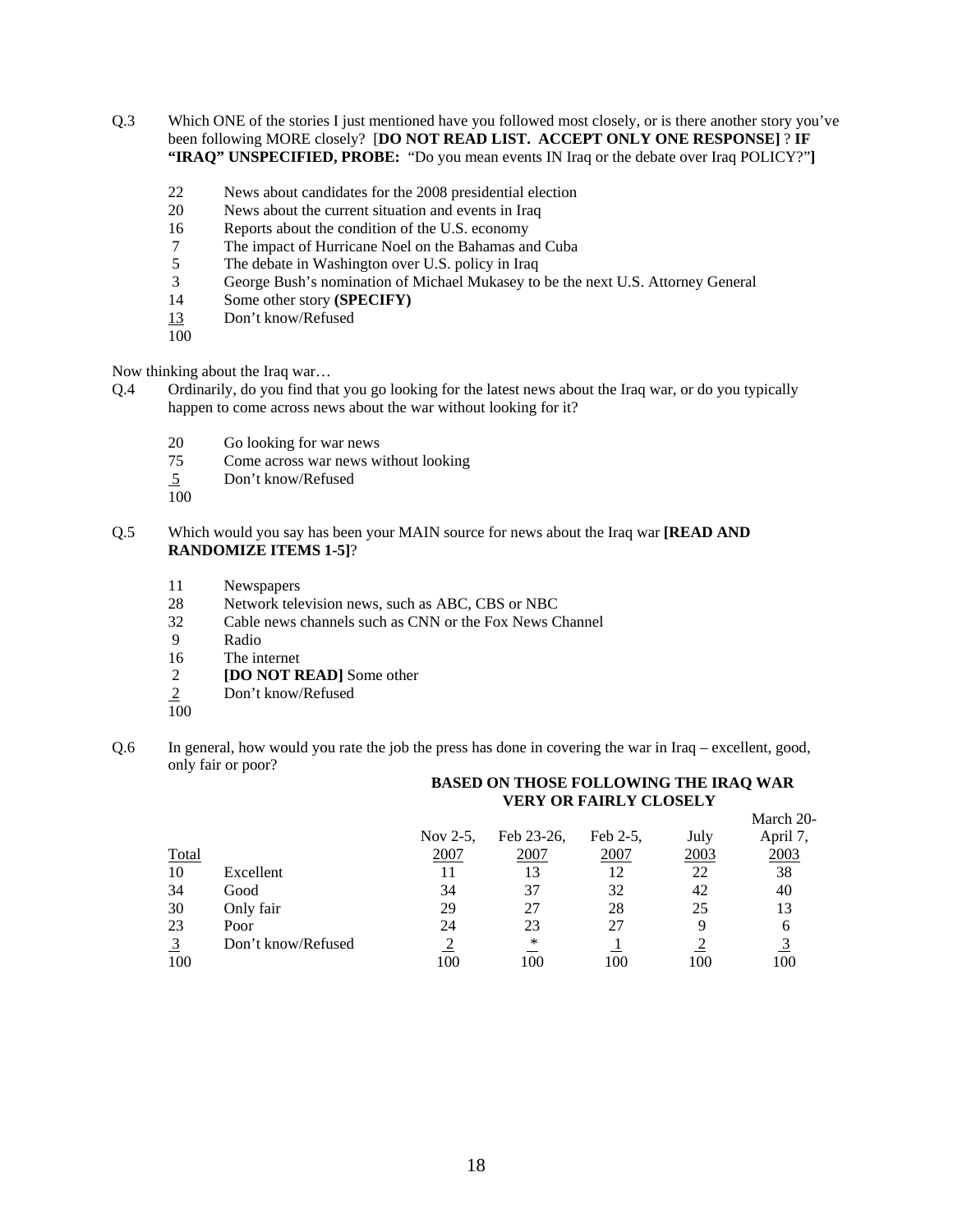Q.7 Do you think news organizations are giving too much, too little or the right amount of coverage to the war in Iraq?

|     |                    | July 20-23, | June $1-4$ , |
|-----|--------------------|-------------|--------------|
|     |                    | 2007        |              |
| 18  | Too much           | 18          | 23           |
| 33  | Too little         | 28          | 23           |
| 43  | Right amount       | 48          |              |
| 6   | Don't know/Refused | O           |              |
| 100 |                    | 100         | $\alpha$     |

Q.8 Still thinking about the war, please tell me if you think the press is giving too much, too little, or about the right amount of coverage to… **[READ; ROTATE]?**

|    |                                                      | Too much<br>coverage | Too little<br>coverage | About the<br>right amount | DK/Ref    |
|----|------------------------------------------------------|----------------------|------------------------|---------------------------|-----------|
| a. | Ground troops in action in Iraq                      | 9                    | 47                     | 40                        | $4 = 100$ |
|    | April 2-7, 2003                                      | 24                   | 16                     | 58                        | $2=100$   |
| b. | Reports about the personal experiences of soldiers   | 6                    | 61                     | 31                        | $2=100$   |
|    | April 2-7, 2003                                      | 15                   | 30                     | 52                        | $3=100$   |
| c. | U.S. troop casualties                                | 18                   | 37                     | 43                        | $2=100$   |
|    | April 2-7, 2003 <sup>8</sup>                         | 15                   | 20                     | 63                        | $2=100$   |
| d. | Iraqi civilian casualties                            | 17                   | 46                     | 34                        | $3=100$   |
|    | April 2-7, 2003                                      | 17                   | 28                     | 51                        | $4=100$   |
| e. | Anti-war sentiment in the United States              | 29                   | 32                     | 35                        | $4 = 100$ |
|    | April 2-7, 2003                                      | 40                   | 18                     | 38                        | $4=100$   |
| f. | How much the war is costing                          | 30                   | 36                     | 31                        | $3=100$   |
|    | April 2-7, 2003 <sup>9</sup>                         | 25                   | 31                     | 41                        | $3=100$   |
| g. | The challenges faced by some U.S. soldiers           |                      |                        |                           |           |
|    | returning from Iraq                                  | 6                    | 63                     | 29                        | $2=100$   |
| h. | Plans for eventually ending U.S. involvement in Iraq | 17                   | 45                     | 34                        | $4=100$   |
| i. | Terrorist groups and their involvement in the war    | 18                   | 38                     | 40                        | $4=100$   |
|    |                                                      |                      |                        |                           |           |
| j. | Efforts to improve conditions in Iraq                | $\tau$               | 52                     | 36                        | $5=100$   |

 8 For April 2-7, 2003, the question asked about: "Allied troop casualties."<br>  $\frac{9}{2}$  For April 2.7, 2003, the question select about: "Here mush the use is asi

For April 2-7, 2003, the question asked about: "How much the war is going to cost."